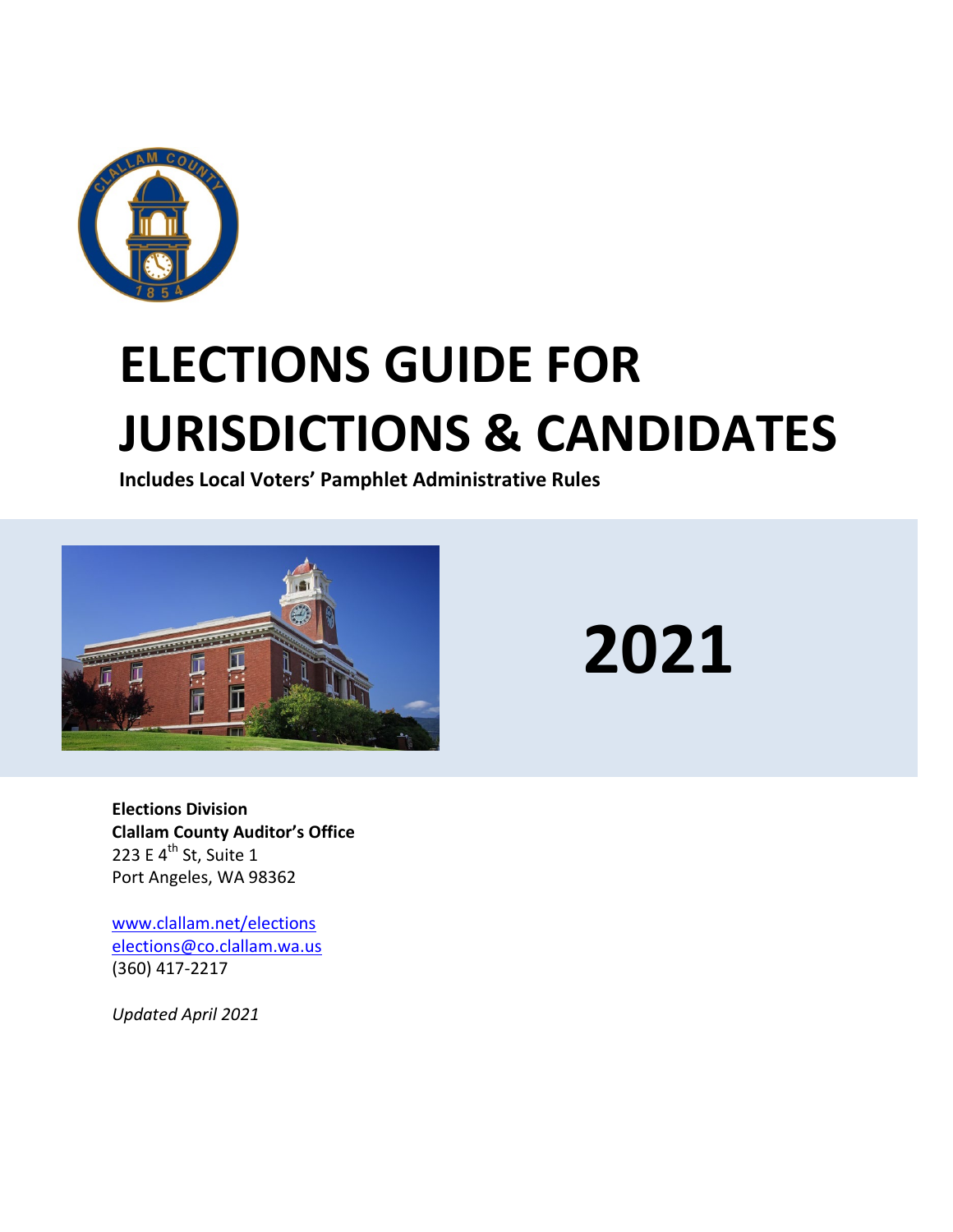# **Table of Contents**

| Questions about:                      | Contact:                                     |
|---------------------------------------|----------------------------------------------|
| Planning for and Scheduling Elections | Susan Johnson, Elections Manager             |
| Filing a Resolution                   | 360-417-2217                                 |
| <b>Ballot Titles</b>                  | sjohnso1@co.clallam.wa.us                    |
| <b>Election Costs</b>                 |                                              |
| <b>Voters' Pamphlet Materials</b>     |                                              |
| Bond and Levy Validation              | Sherry Price, Voter Registration Coordinator |
| <b>Purchasing Election Data</b>       | 360-417-2221                                 |
| Maps                                  | sprice@co.clallam.wa.us                      |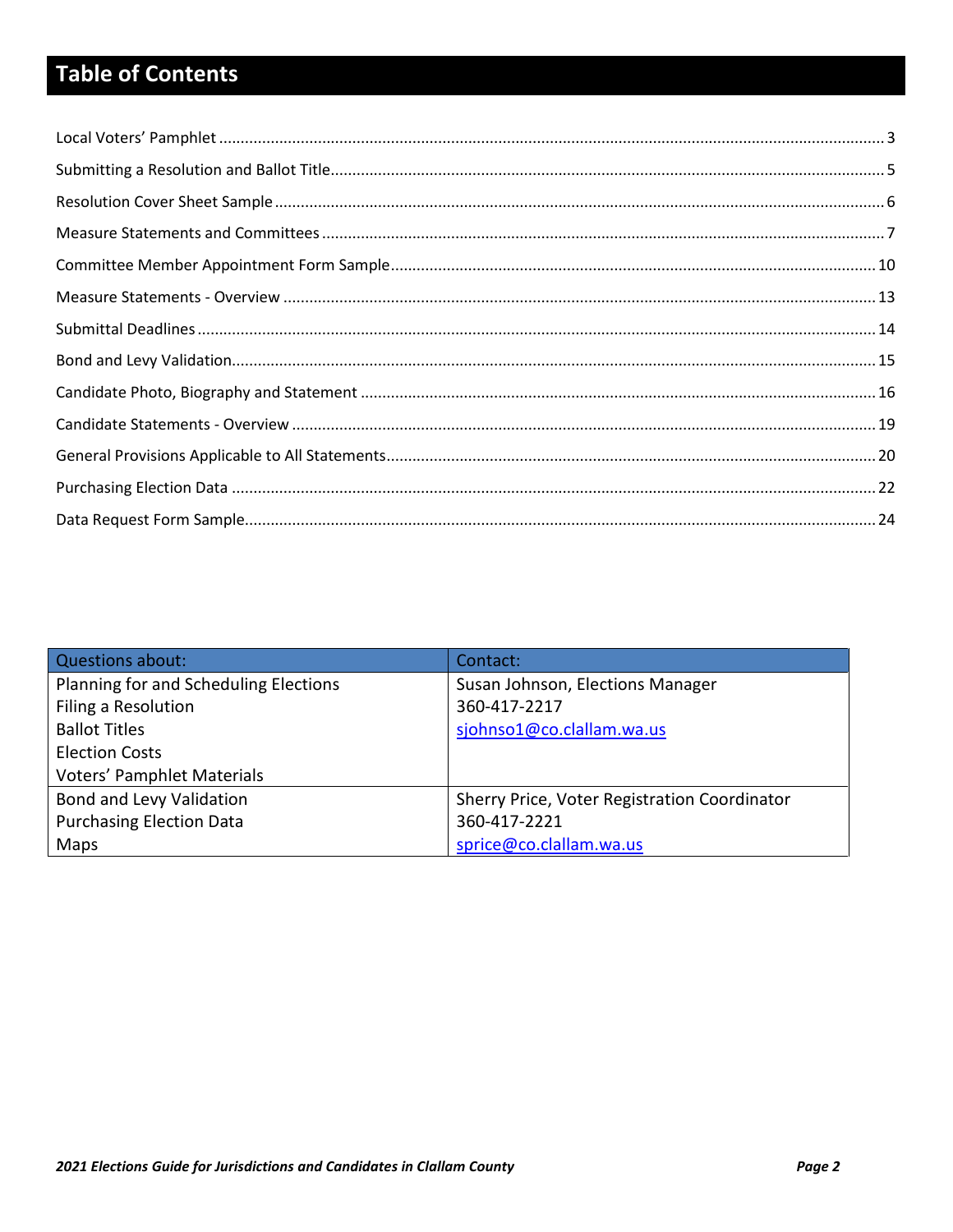# <span id="page-2-0"></span>**Local Voters' Pamphlet**

**Publication of Local Voters' Pamphlet and Administrative Rules** *[RCW 29A.32.230](https://app.leg.wa.gov/rcw/default.aspx?cite=29A.32.230)*

*[RCW 29A.32.241](https://apps.leg.wa.gov/rcw/default.aspx?cite=29A.32.241)*

Beginning with the 2021 Primary, Clallam County will publish a local voters' pamphlet for each election. All local jurisdictions in the county with measures or candidates on the ballot are automatically included. For the General Election, the Local Voters' Pamphlet will continue to be produced in conjunction with the State Voters' Pamphlet. All pamphlets will be available in both printed and electronic form on the Auditor's website: [www.clallam.net/elections.](http://www.clallam.net/elections)

Contents to be included in the Clallam County Local Voters' Pamphlet shall include, but are not limited to:

- Official ballot title
- Explanatory statement
- "For" and "Against" statements, if submitted
- Committee contact information
- Candidate statements, bios and photos

The full text of a resolution calling for an election isn't printed in the Local Voters' Pamphlet. Resolutions are posted on the Auditor's website.

The Elections Division of the Auditor's Office will determine how the Local Voters' Pamphlet will be distributed, based on the size of the election and the number of jurisdictions participating. The Local Voters' Pamphlet may be distributed in any one of the following ways:

- By mail to all households (saturation)
- By mail to all registered voter households
- Included with the ballot and mailed to each registered voter

The intent of a printed voters' pamphlet and an online voters' guide is to provide citizens of Clallam County with informative, objective, consistent, and readable information regarding candidates and ballot measures.

These administrative rules set forth the manner and method in which a local voters' pamphlet is to be published and distributed. Rules are written in accordance with the provisions of [Chapter 29A, Section 32](https://app.leg.wa.gov/rcw/default.aspx?cite=29a.32) of the Revised Code of Washington (RCW) and [Clallam County](http://websrv7.clallam.net/forms/ordinances/Ord667.pdf)  [Ordinance No.](http://websrv7.clallam.net/forms/ordinances/Ord667.pdf) 667, 1999 authorizing the publication of a local voters' pamphlet.

These rules apply to all jurisdictions, candidates, and statement committees participating in a Clallam County election for which a local voters' pamphlet will be available.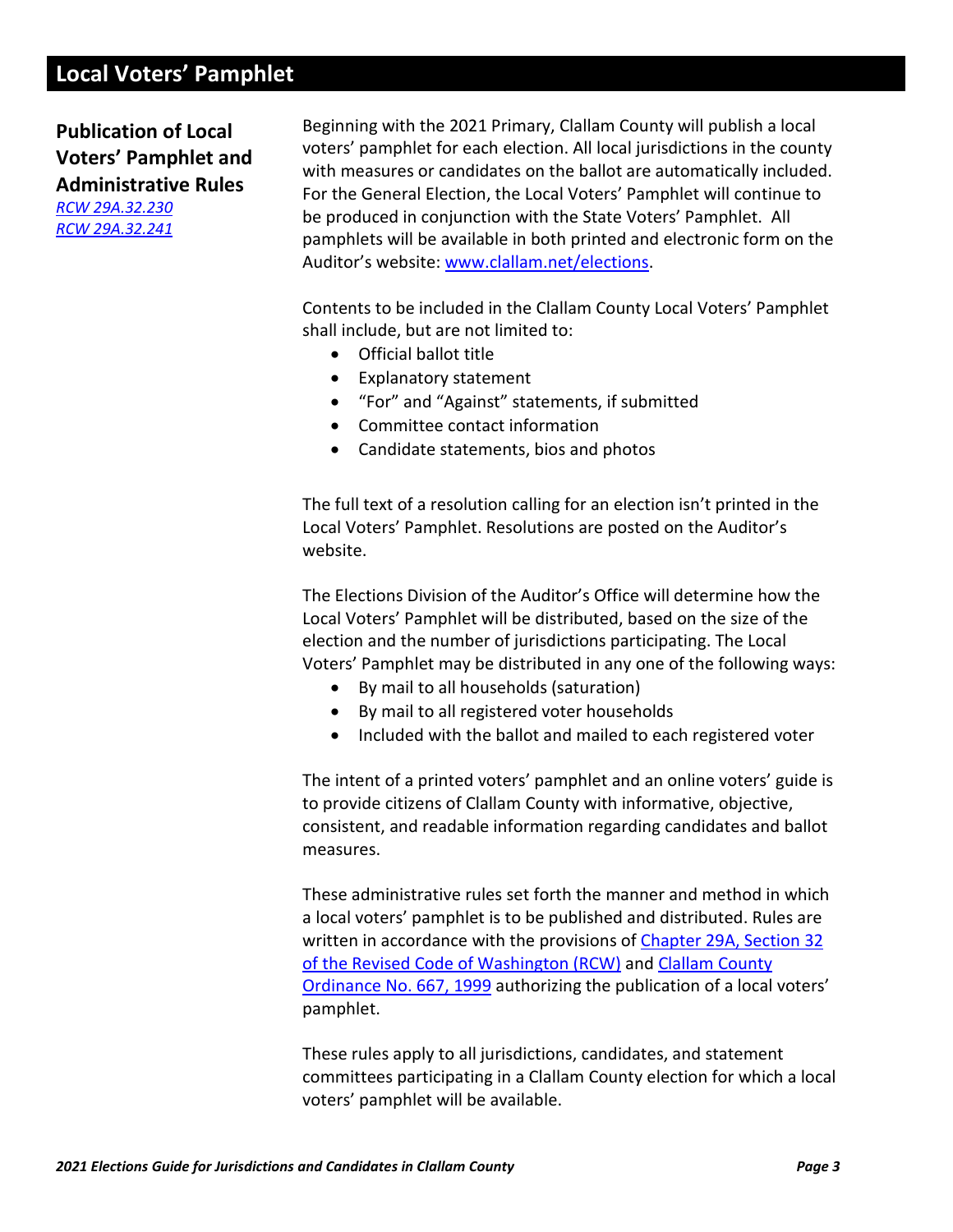The Elections Division will notify all jurisdictions within Clallam County of its intent to publish a local voters' pamphlet on a yearly basis. Notification will be by email and will occur at least 90 days before the publication and distribution of the pamphlet.

# **Cost of Participating in an Election** *[RCW 29A.32.270](https://app.leg.wa.gov/rcw/default.aspx?cite=29a.32.270)*

*[RCW 29A.04.410](https://app.leg.wa.gov/RCW/default.aspx?cite=29A.04.410)*

Each jurisdiction is responsible for paying its proportionate share of election costs. Clallam County will bill the jurisdiction directly for these costs.

The State Auditor's Office has established uniform procedures for allocating election costs to each jurisdiction based upon its registered voter population as a percentage of registered voters in all jurisdictions participating in that election.

Election costs vary from one election to the next depending on a variety of factors. However, the number of participating jurisdictions and their respective size are the primary variables impacting costs. For example, an election shared by three jurisdictions will likely cost more per voter than an election shared by twenty-five jurisdictions.

Special elections in February and April are often shared by a smaller number of jurisdictions; thus, the proportionate share of the cost is often greater.

A specific cost or quote is difficult to provide in advance of an election. The cost allocation is dependent upon the number of jurisdictions and registered voters participating in the election. Estimates will be based on a reasonable range, taking into account historical information and specific known information about a particular election date.

The preparation of a local voters' pamphlet is an election cost. It is prorated, charged, and billed to local jurisdictions in the same manner as other election costs.

If a mandatory recount is required for a candidate in a jurisdiction, the cost of the recount is billed to the jurisdiction.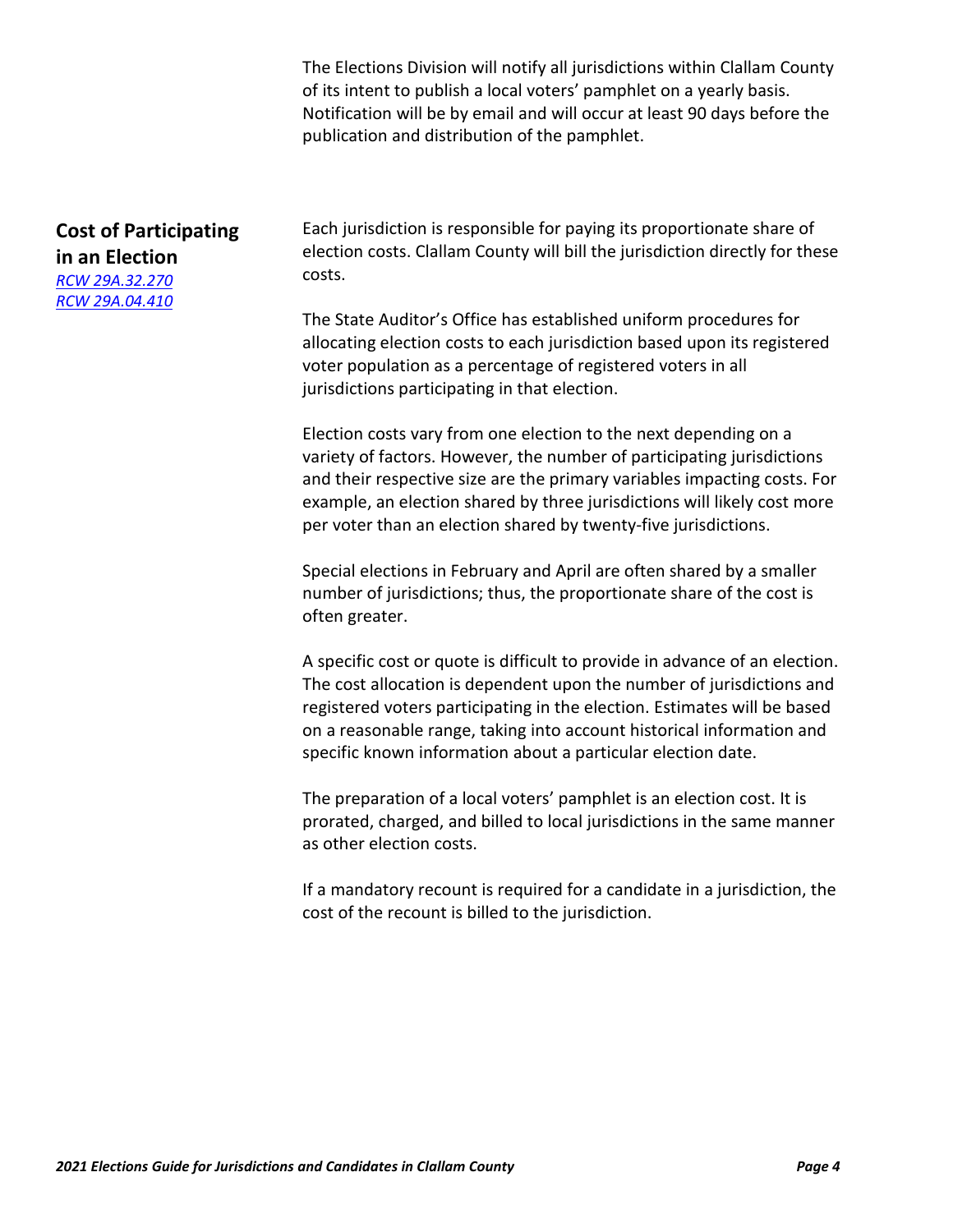# <span id="page-4-0"></span>**Submitting a Resolution and Ballot Title**

| <b>Submittal Process</b><br>for Resolutions<br>RCW 29A.04.330       | Resolutions calling for an election by a jurisdiction shall be submitted<br>on or before the resolution deadline established by state law.<br>Resolutions calling for a special election in February or April must be<br>submitted at least 60 calendar days prior to the election date.<br>Resolutions calling for an election in conjunction with the Primary or<br>General Election must be submitted by the established deadlines for<br>those elections. See page 14 for resolution deadlines. |
|---------------------------------------------------------------------|-----------------------------------------------------------------------------------------------------------------------------------------------------------------------------------------------------------------------------------------------------------------------------------------------------------------------------------------------------------------------------------------------------------------------------------------------------------------------------------------------------|
|                                                                     | How to submit a resolution<br>To place a measure on the ballot, a resolution must be emailed by the<br>deadline to elections@co.clallam.wa.us.                                                                                                                                                                                                                                                                                                                                                      |
|                                                                     | A Resolution Cover Sheet is required and MUST accompany each<br>resolution. This cover sheet contains important contact information<br>required by the Elections Division. A Resolution Cover Sheet is<br>available on the Auditor's website: www.clallam.net/elections under<br>the "Ballot Measures" link.                                                                                                                                                                                        |
| <b>Ballot Titles for</b><br><b>Local Measures</b><br>RCW 29A.36.071 | For measures submitted to the voters of a city or town, the official<br>ballot title is prepared by the city or town attorney. For measures<br>submitted to the voters of a unit of local government other than a city<br>or town (e.g. a county, fire district, or school district), the official ballot<br>title is prepared by the Clallam County Prosecuting Attorney.                                                                                                                          |
|                                                                     | The format and content requirements for local measure ballot titles<br>are very specific and must conform to state law. Each ballot title must<br>contain the following elements:<br>Identification of the enacting legislative body<br>$\bullet$<br>A statement of the subject matter not exceeding 10 words in<br>٠<br>length<br>A concise description of the measure not exceeding 75 words<br>in length<br>A question<br>$\bullet$                                                              |
|                                                                     | Resolutions submitted by jurisdictions that need a ballot title prepared<br>by the Clallam County Prosecuting Attorney will be forwarded to that<br>office.                                                                                                                                                                                                                                                                                                                                         |
| <b>Ballot Title Appeal</b><br>RCW 29A.36.090                        | Any person dissatisfied with the ballot title for a local measure written<br>by the city/town attorney or the Clallam County Prosecuting Attorney<br>may appeal to the Clallam County Superior Court pursuant to RCW<br>29A.36.090.                                                                                                                                                                                                                                                                 |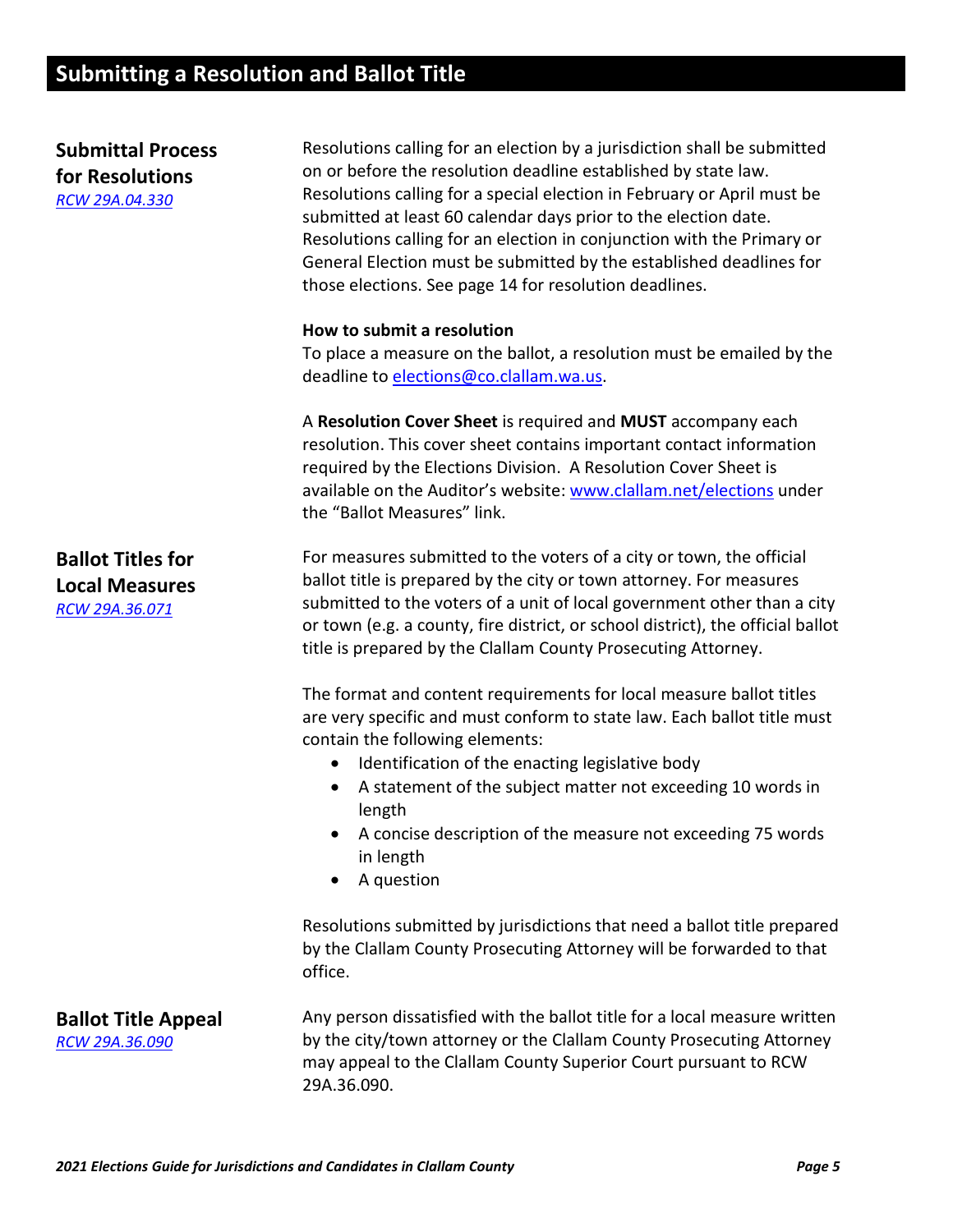## <span id="page-5-0"></span>**Resolution Cover Sheet**

Please include this form with each resolution.

| Date of Election:<br><u> 1989 - Johann Harry Harry Harry Harry Harry Harry Harry Harry Harry Harry Harry Harry Harry Harry Harry Harry</u> |                                                                                                                                                                       |  |  |  |  |
|--------------------------------------------------------------------------------------------------------------------------------------------|-----------------------------------------------------------------------------------------------------------------------------------------------------------------------|--|--|--|--|
|                                                                                                                                            |                                                                                                                                                                       |  |  |  |  |
|                                                                                                                                            |                                                                                                                                                                       |  |  |  |  |
|                                                                                                                                            |                                                                                                                                                                       |  |  |  |  |
|                                                                                                                                            |                                                                                                                                                                       |  |  |  |  |
| Type of Election (levy, bond, lid lift, etc.):<br>etc.) as determined by your legal counsel:                                               | <u> 1989 - Jan Barnett, fransk politik (d. 1989)</u><br>Please state the pass/fail requirement for this measure (simple majority, supermajority, 60% plus validation, |  |  |  |  |
|                                                                                                                                            |                                                                                                                                                                       |  |  |  |  |
|                                                                                                                                            |                                                                                                                                                                       |  |  |  |  |
|                                                                                                                                            |                                                                                                                                                                       |  |  |  |  |
|                                                                                                                                            |                                                                                                                                                                       |  |  |  |  |
|                                                                                                                                            |                                                                                                                                                                       |  |  |  |  |

**Questions?** Ciallam County Elections Division<br>Phone: 360-417-2217<br>Email: elections@co.clallam.wa.us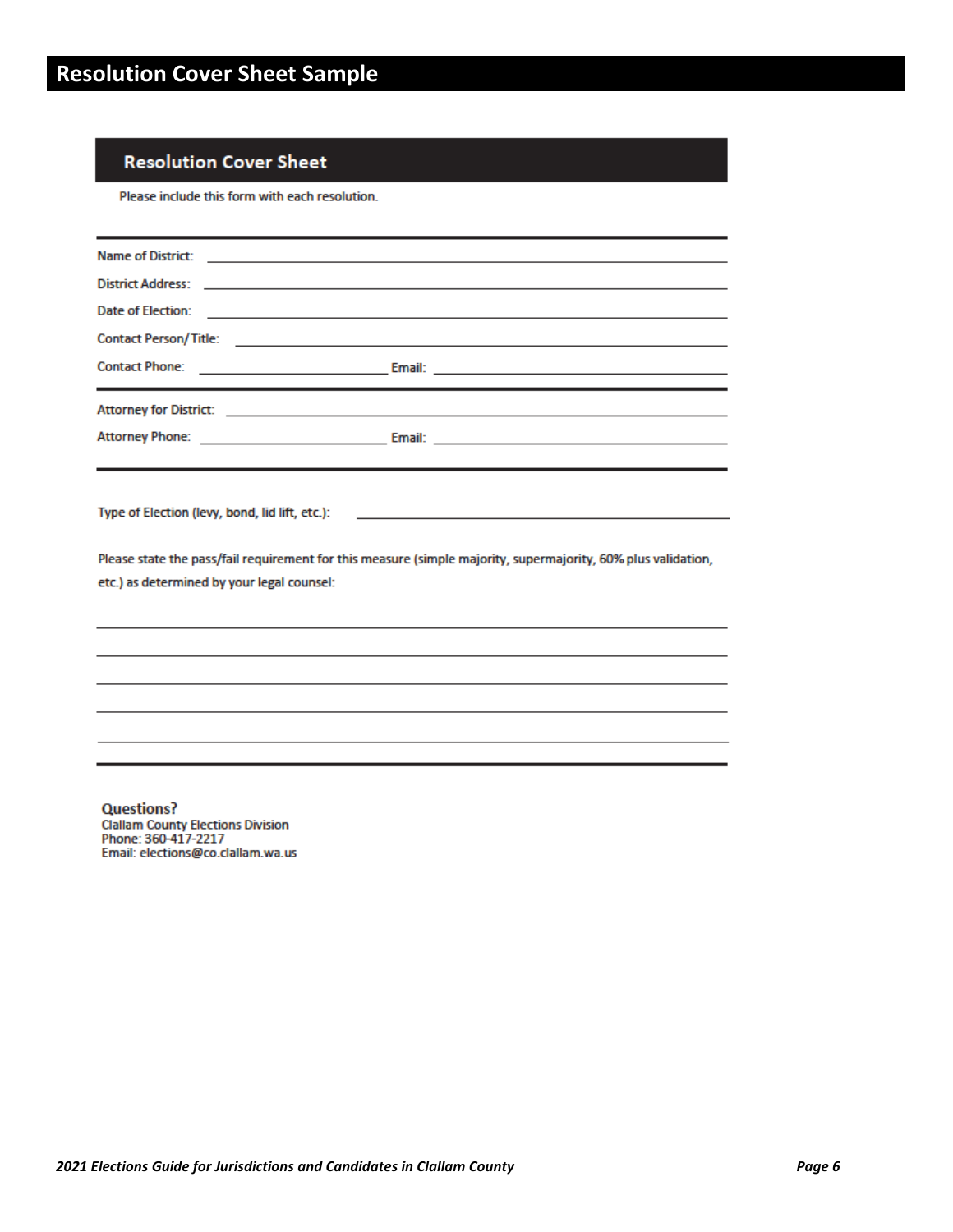<span id="page-6-0"></span>**Explanatory Statement for Local Measure** *[RCW 29A.32.241](https://apps.leg.wa.gov/rcw/default.aspx?cite=29A.32.241)*

Each ballot title must be accompanied by an explanatory statement. The explanatory statement is prepared by the Clallam County Prosecuting Attorney for county measures and by the attorney for the jurisdiction submitting the measure if other than a county measure. All explanatory statements for city, town or district measures must be approved by the attorney for the jurisdiction submitting the measure.

The purpose of an explanatory statement is to state the effect of the proposed measure if approved by the voters. It must be impartial, written in clear and concise language, avoid the use of legal and technical terms whenever possible, and conform to the formatting requirements discussed below. If prepared by the jurisdiction, proof of approval by the jurisdiction's attorney must be received by the Elections Division either by cover letter or email.

If a jurisdiction does not have an approval letter from its attorney, or if a jurisdiction does not retain legal counsel, the statement shall be submitted to the Clallam County Prosecuting Attorney for review or preparation.

#### *Length*

Explanatory statements must be **200** words or less, in block paragraph form.

Each part of a hyphenated or slashed word will be counted as a separate word. (Examples: "Around-the-corner" =  $3$  words; "and/or" =  $2$  words)

## *Format*

- Up to three (3) paragraphs may be used.
- The Auditor's Office reserves the right to eliminate excessive paragraph returns if the statement does not fit within the space provided.
- Italics may be used to emphasize specific words or statements. Any other formatting, such as **bold**, ALL CAPS, or underlining is not allowed and will be changed to appear in *italics*.
- The use of lists, bullets, or tables is not allowed. Lists or bullets will be converted to a block paragraph, with a semicolon to separate each item.
- An explanatory statement shall limit the language to the proposition to which it pertains. It may not endorse, speak about, or advocate for or against another proposition or measure.

## *Explanatory statements shall be printed exactly as submitted and shall not be checked for accuracy by the Elections Division.*

#### **How to submit the explanatory statement**

The explanatory statement must be emailed by the deadline to [elections@co.clallam.wa.us.](mailto:elections@co.clallam.wa.us) See page 14 for explanatory statement deadlines.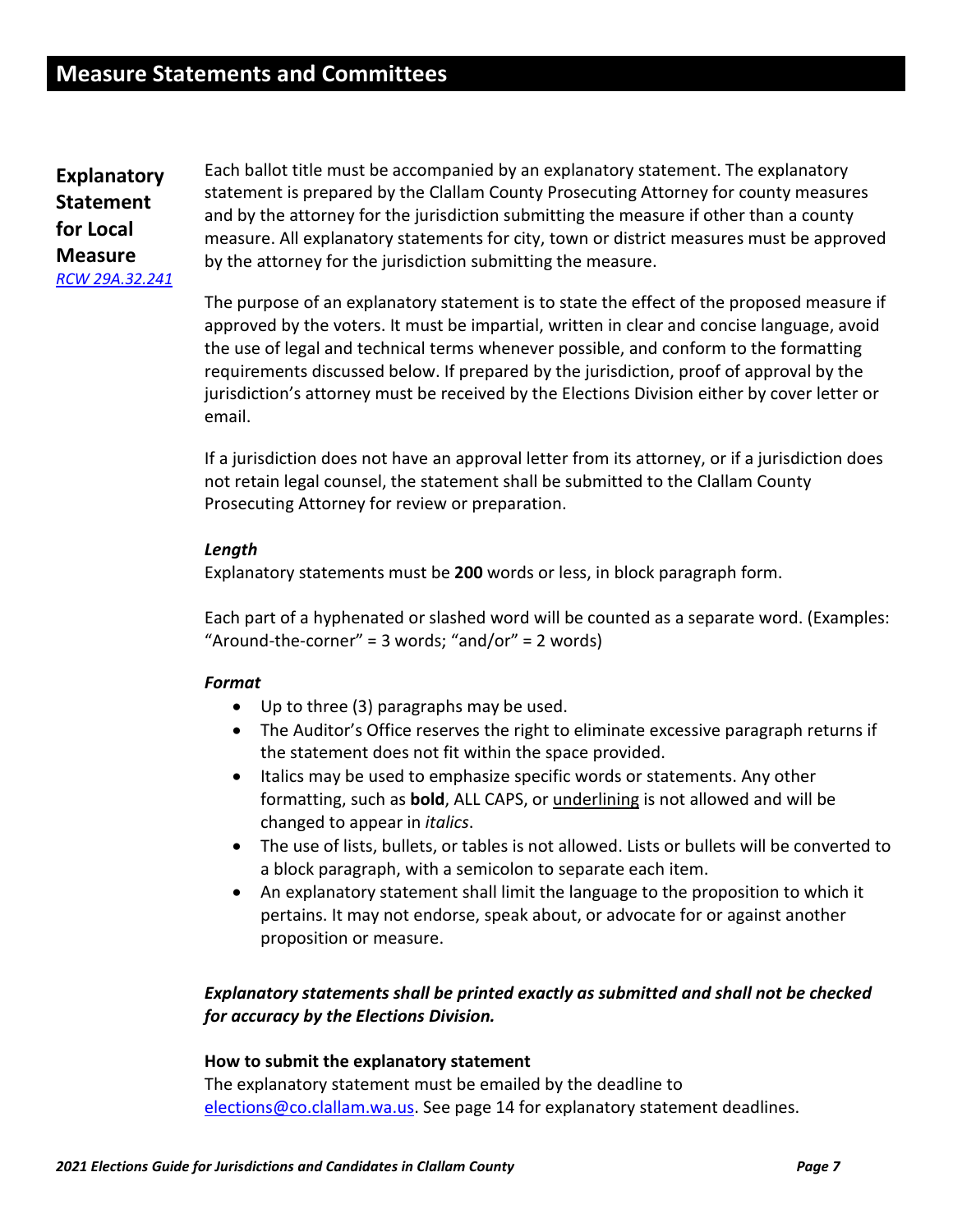**Establishing Committees "For" and "Against" a Local Measure** *[RCW 29A.32.280](https://app.leg.wa.gov/rcw/default.aspx?cite=29A.32.280)* For each measure from a jurisdiction that is included in the Local Voters' Pamphlet, the legislative authority of that jurisdiction shall formally appoint, by the statutory deadline, committees "For" and "Against" the measure.

The jurisdiction shall appoint persons known to favor the measure to serve on the "For" committee and shall appoint persons known to oppose the measure to serve on the "Against" committee. An email is required for each committee appointed for correspondence with the Elections Division.

Each committee shall consist of not more than three members; however, a committee may seek the advice of any other person or persons.

If such persons are not immediately known, the jurisdiction is encouraged to employ some formal means of notifying the public that members of the "For" and "Against" committees are being sought.

The jurisdiction is responsible for providing committee members with copies of instructions, specifications, and deadlines for all statements.

The committees are solely responsible for submitting their statements to the Elections Division by the deadline for that election. See page 14.

## **How to submit the committee appointment form**

The committee appointment form must be emailed by the deadline to [elections@co.clallam.wa.us.](mailto:elections@co.clallam.wa.us) See page 14 for committee appointment deadlines. This form is available on the Auditor's website: [www.clallam.net/elections](http://www.clallam.net/elections) under the "Ballot Measures" link.

**Appointments by the Auditor** If a jurisdiction fails to appoint "For" and "Against" committees by the deadline, the Auditor's Office will seek out and, whenever possible, appoint up to three members to each committee.

> If the jurisdiction has appointed one, two, or three members to a committee, the Auditor will consider the committee completed and formed. The Auditor will not seek or appoint additional members.

> When the Auditor's Office is responsible for appointing committees, it may, in its sole discretion, seek committee appointments through notices on the Auditor's website, press releases, etc.

> Appointments will be made in the order that requests from qualified applicants are received by email. The email request must include the applicants name, voter registration address, phone number, and the district they wish to write a statement for. The Auditor will accept email requests for appointment as soon as the jurisdiction's deadline has passed.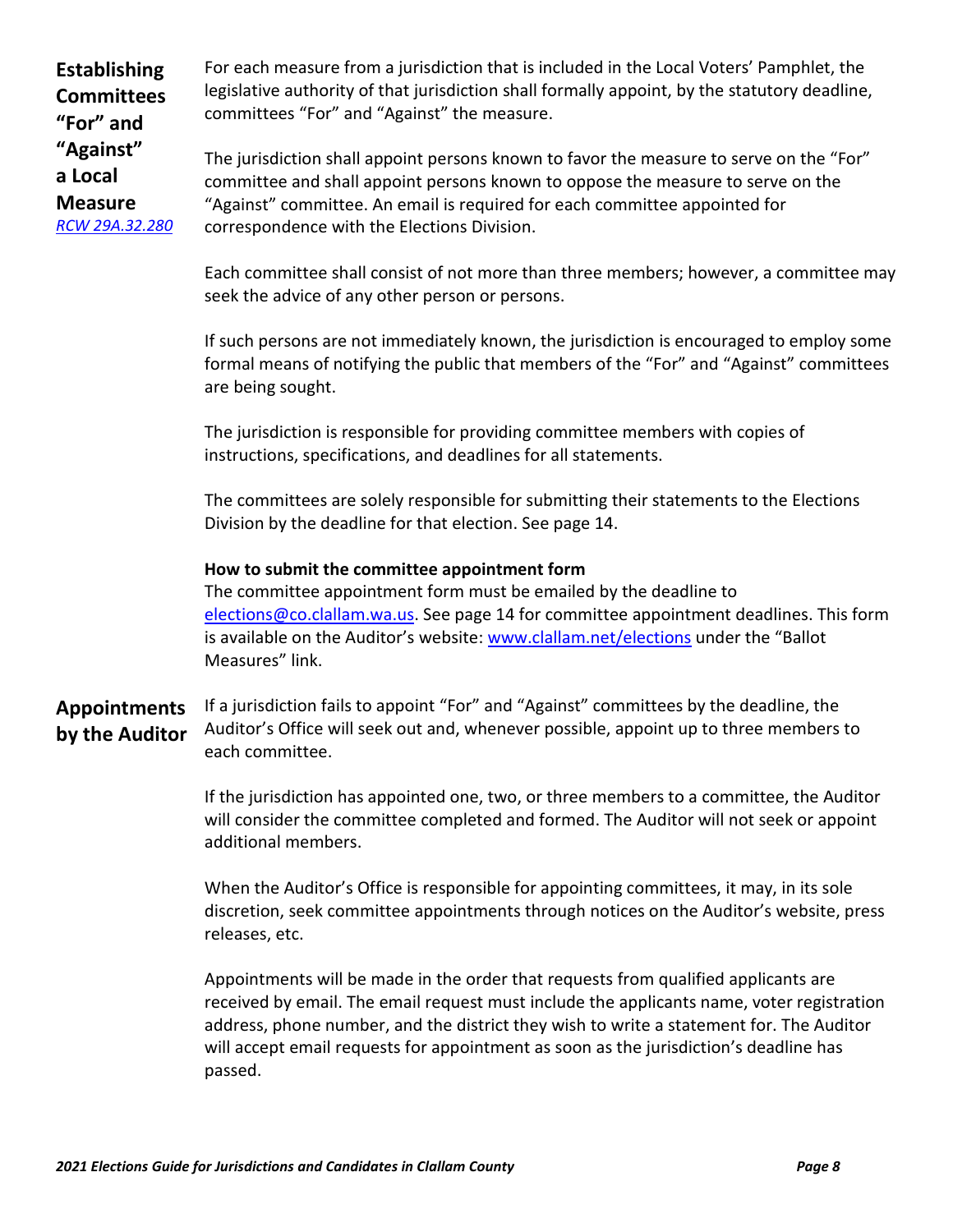#### **How to submit a request for a committee appointment**

The request must be emailed by the deadline to [elections@co.clallam.wa.us.](mailto:elections@co.clallam.wa.us) The deadline for an interested party to request a committee appointment is 12:00 noon on the date that "For" and "Against" statements are due. See page 14.

Appointed committee members will be notified by email. The appointed committee must abide by the specified timelines for submitting statements for that election.

It is not the responsibility of the Auditor's Office to coordinate communications between committee members or to arbitrate disagreements among them.

The first person appointed by the Auditor's Office will be designated as the "1<sup>st</sup> Committee Member" and "spokesperson" for the committee.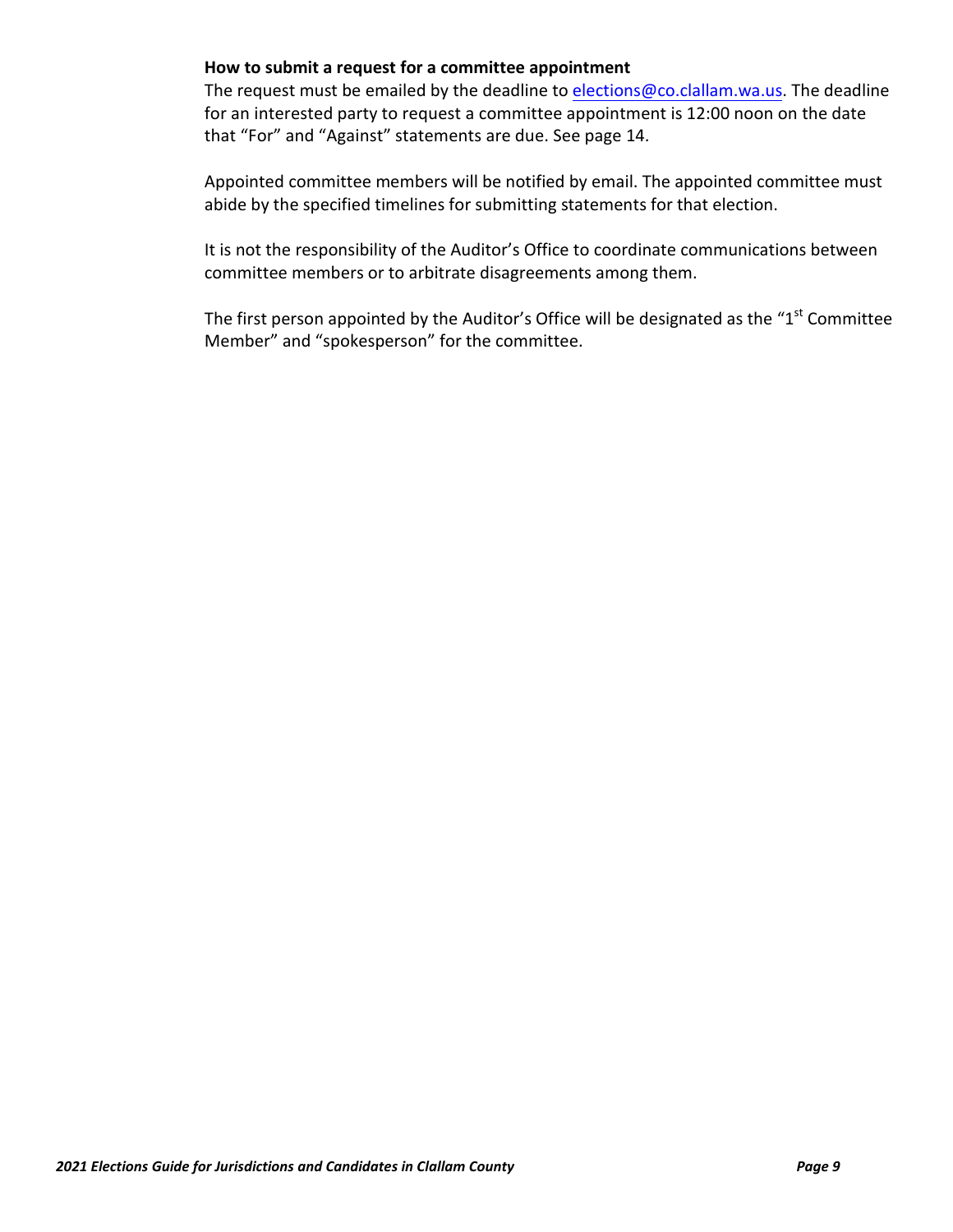# <span id="page-9-0"></span>**Committee "For" and "Against" Appointment Form**

Name of Jurisdiction/Proposition No.: \_

Jurisdiction Contact Name: \_\_

Email:

**Example 2** Phone:

Jurisdiction's responsibility:

1. Submit completed form to Clallam County Elections Division on or before the resolution submittal deadline:

elections@co.clallam.wa.us Questions? Call (360) 417-2217

2. Provide committee members with statement submission requirements and deadlines. (Requirements and deadlines can be found in the Elections Guide for Jurisdictions and Candidates.)

| "For" Committee (1-3 members) | "Against" Committee (1-3 members) |
|-------------------------------|-----------------------------------|
| *1st Committee Member:        | *1st Committee Member:            |
| Name                          | <b>Name</b>                       |
| <b>Email</b>                  | <b>Email</b>                      |
| Phone                         | Phone                             |
| Website                       | Website                           |
| 2nd Committee Member:         | 2nd Committee Member:             |
| <b>Name</b>                   | <b>Name</b>                       |
| <b>Email</b>                  | <b>Email</b>                      |
| <b>3rd Committee Member:</b>  | <b>3rd Committee Member:</b>      |
| <b>Name</b>                   | <b>Name</b>                       |
| <b>Email</b>                  | <b>Email</b>                      |

\*1st Committee Member must provide at least one method of contact, which will be published in the voters' guide/pamphlet.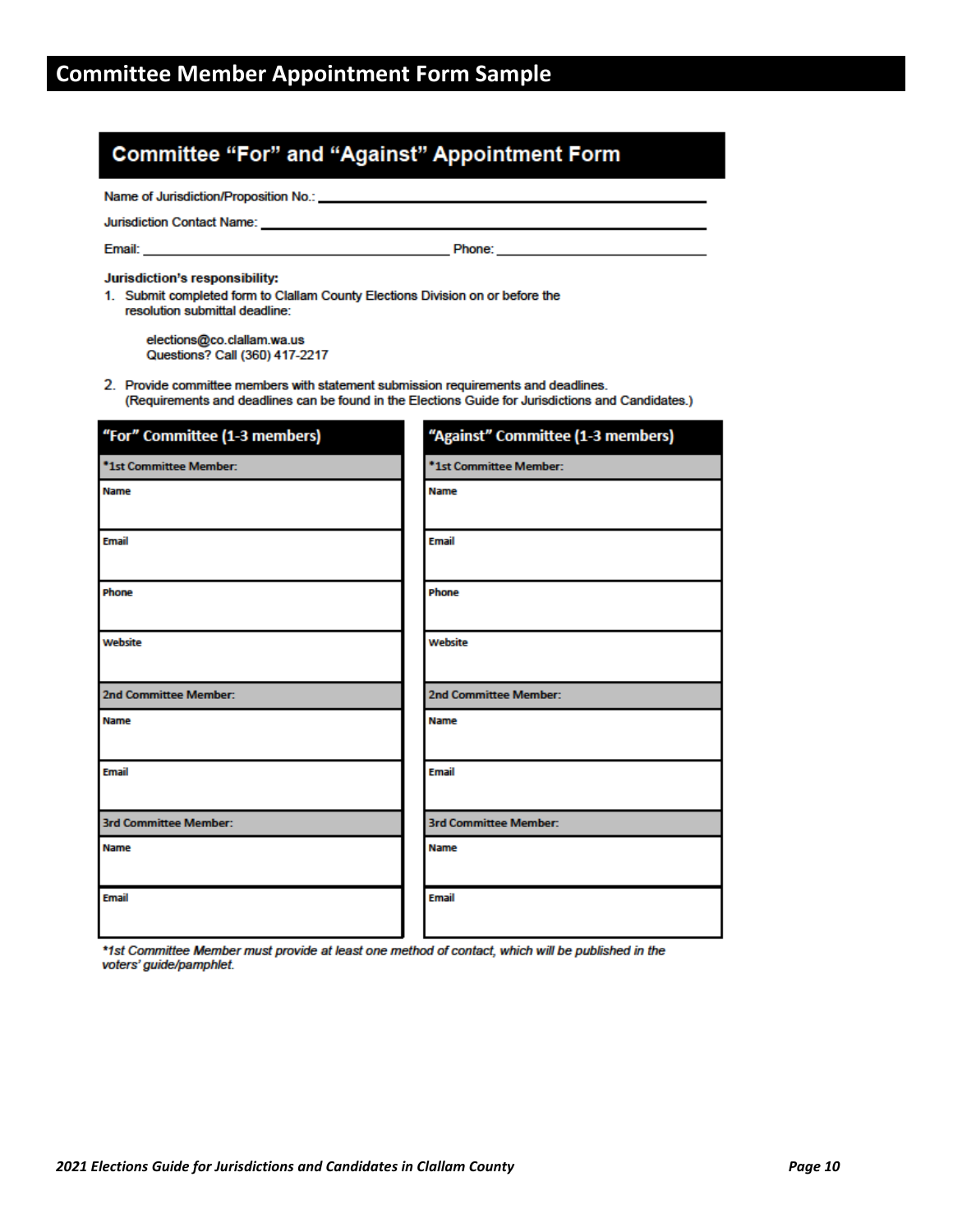## *Length*

## **"For" and "Against" Statements**  *[RCW 29A.32.090](https://app.leg.wa.gov/rcw/default.aspx?cite=29A.32.090) [RCW 29A.32.230](https://app.leg.wa.gov/rcw/default.aspx?cite=29A.32.230)*

"For" and "Against" statements must be **250** words or less, in block paragraph form.

Each part of a hyphenated or slashed word will be counted as a separate word. (Examples: "Around-the-corner" = 3 words; "and/or" = 2 words)

If a "For" and "Against" statement is received before the deadline and exceeds the applicable word limit the committee will be notified by email and asked to delete words, paragraphs or sentences. Only deletions are allowed. No changes or additions to the statement will be allowed. The shortened statement must be received by the deadline.

If the deadline has passed and the statement exceeds the applicable word limit, it will be shortened by deleting full sentences from the end until the limit is reached.

## *Format*

- Up to four headings may be used to summarize and identify major arguments. Headings must be located at the beginning of the paragraph they are summarizing and will be printed in bold type.
- The Auditor's Office reserves the right to eliminate excessive paragraph returns if the statement does not fit within the space provided.
- Italics may be used to emphasize specific words or statements. Any other formatting, such as **bold**, ALL CAPS, or underlining is not allowed and will be changed to appear in *italics*.
- The use of lists, bullets, or tables is not allowed. Lists or bullets will be converted to a block paragraph, with a semicolon to separate each item.

## *Content*

A committee shall limit their statement (in support or against) to the proposition to which they were appointed. They may not endorse, speak about, or advocate for or against another proposition, measure or candidate.

**Committee Contact Information** Committee member names, an email address, phone number, and/or website address will be published in the Local Voters' Pamphlet. Contact information does not count towards the word limit of the statement. At least one method of contact must be provided for print in the Local Voters' Pamphlet.

## **How to submit a "For" or "Against" statement**

The "For" or "Against" statement must be emailed by the deadline to [elections@co.clallam.wa.us.](mailto:elections@co.clallam.wa.us) See page 14 for "For" and "Against" statement deadlines.

Should the committee be unable to agree or if multiple statements are submitted, the statement submitted by the " $1<sup>st</sup>$  Committee Member" will be the statement printed in the Local Voters' Pamphlet.

If a committee member wishes to withdraw before a statement has been submitted, he or she must notify the Auditor's Office by email at least 24 hours prior to the submittal deadline for the statement. Should a committee member wish to withdraw after the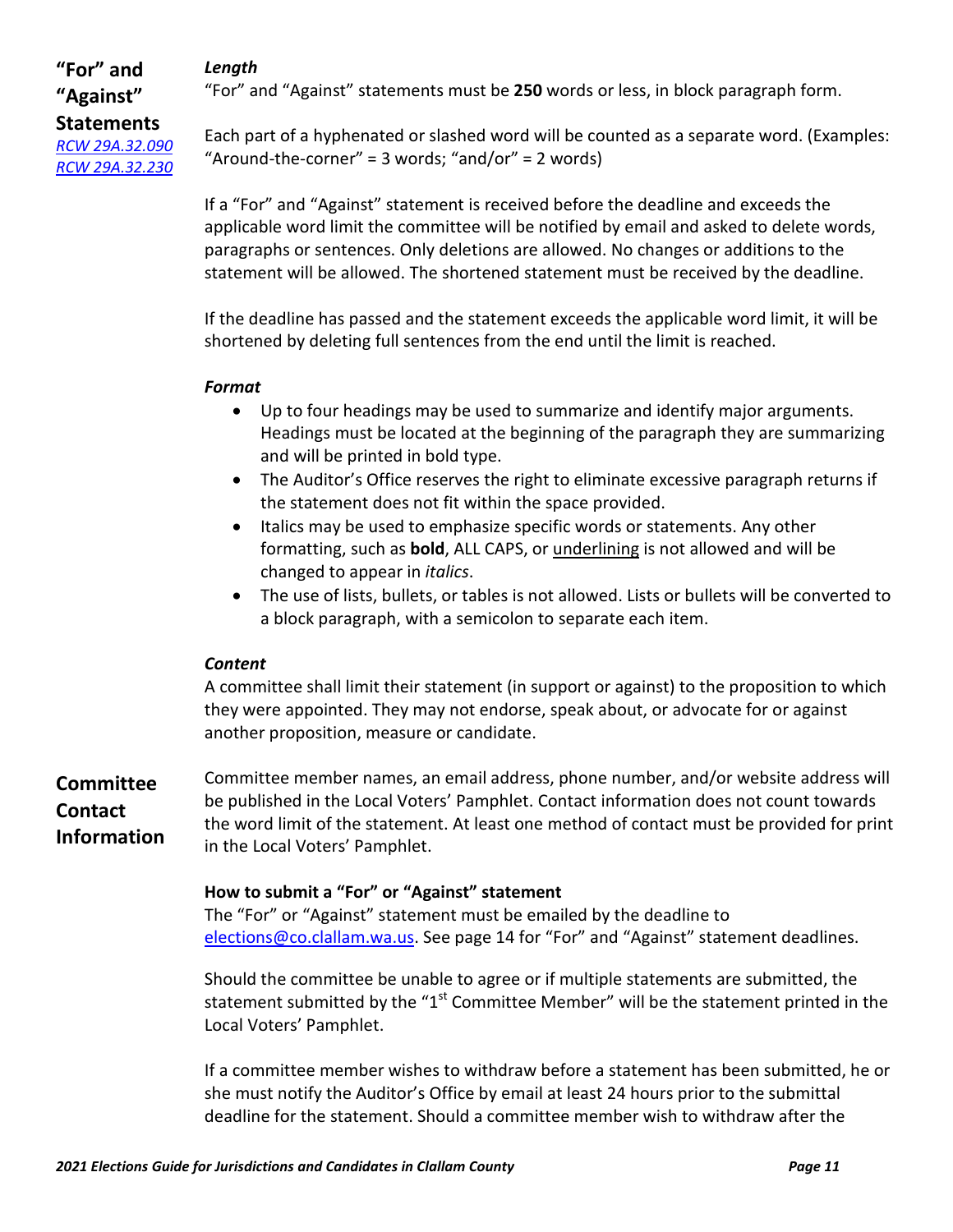statement has been submitted, the withdrawal will be honored provided at least one member remains on the committee.

Once statements have been submitted by email and a confirmation reply has been sent by the Auditor's Office, statements are considered final and may not be amended.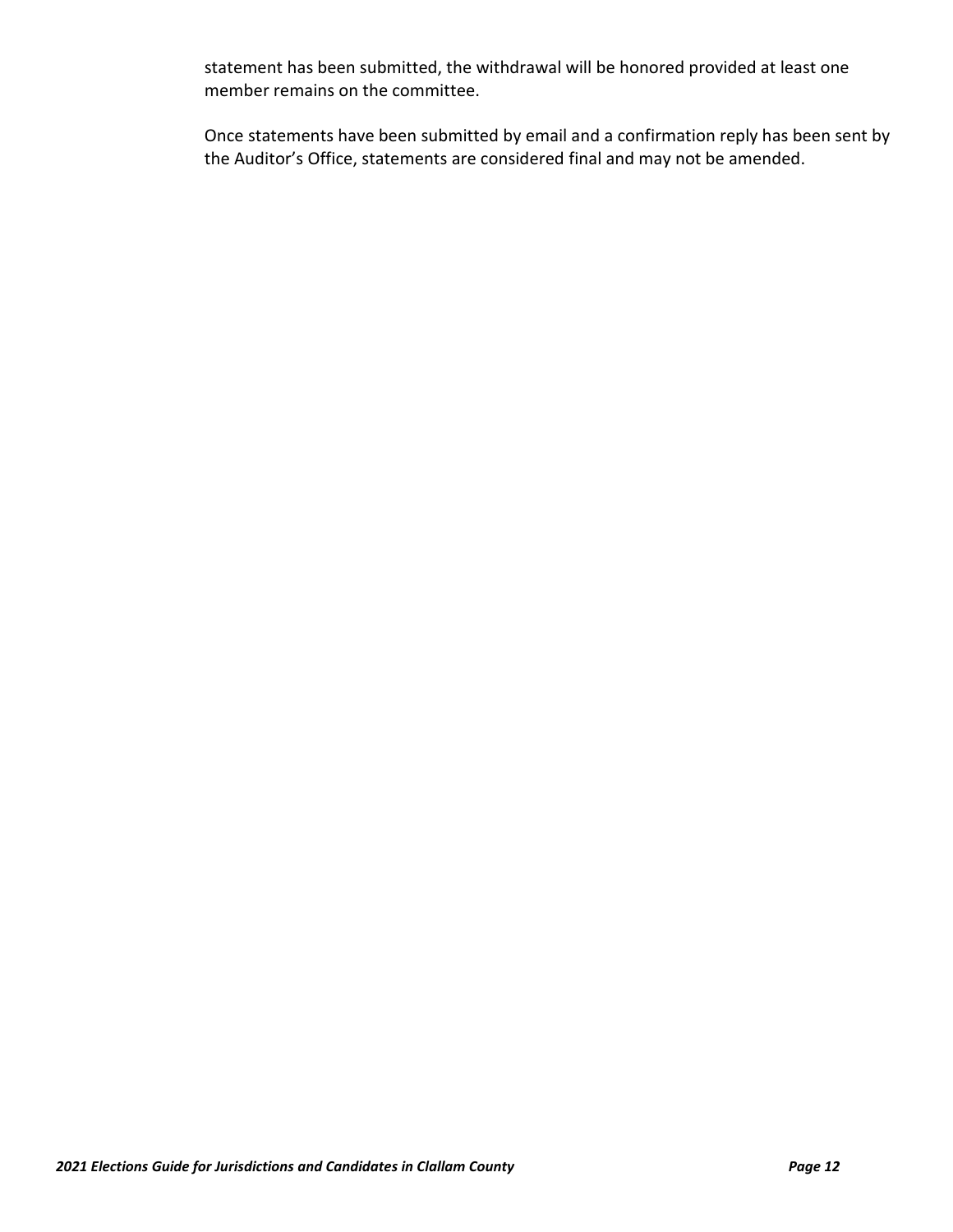# <span id="page-12-0"></span>**Measure Statements - Overview**

| <b>Item</b>                              | <b>Word</b><br><b>Limit</b>                   | <b>Style</b> |                                                                                                                                                                 |
|------------------------------------------|-----------------------------------------------|--------------|-----------------------------------------------------------------------------------------------------------------------------------------------------------------|
| <b>Explanatory</b><br><b>Statement</b>   | 200                                           | Allowed:     | <b>Italics</b><br>Up to three (3) paragraphs                                                                                                                    |
|                                          |                                               |              | Not Allowed: Bold, ALL CAPS, underlining, lists, bullets, or tables                                                                                             |
| "For" and "Against"<br><b>Statements</b> | 250                                           | Allowed:     | <b>Italics</b><br>Up to four (4) headings                                                                                                                       |
|                                          |                                               |              | Not Allowed: Bold, ALL CAPS, underlining, lists, bullets, or tables                                                                                             |
| <b>Contact Information</b>               | Does not<br>count as<br>part of<br>word limit | Allowed:     | Committee member names;<br>Committee name<br><b>Email address</b><br>Phone number and/or<br>Website address<br>At least one method of contact must be provided. |
|                                          | <b>BAULARA BRAGA UL</b><br>.                  |              |                                                                                                                                                                 |

**Pursuant to RCW 29A.32.230, the Elections Division may reject certain materials submitted for publication. Statements submitted may be rejected if:**

- It is obscene, libelous, or vulgar;
- It promotes or advocates hatred, violence, hostility, ridicule, or shame upon any person or group of persons;
- It contains matter not limited to the measure;
- It contains matter that is otherwise inappropriate or that does not comply with applicable law; or
- It is received after the submittal deadline.

An appeal process is included in the General Provisions section of this document. See page 21.

**Other than corrections to length, format, and content, statements shall be printed exactly as submitted and shall not be checked for accuracy by the Elections Division.**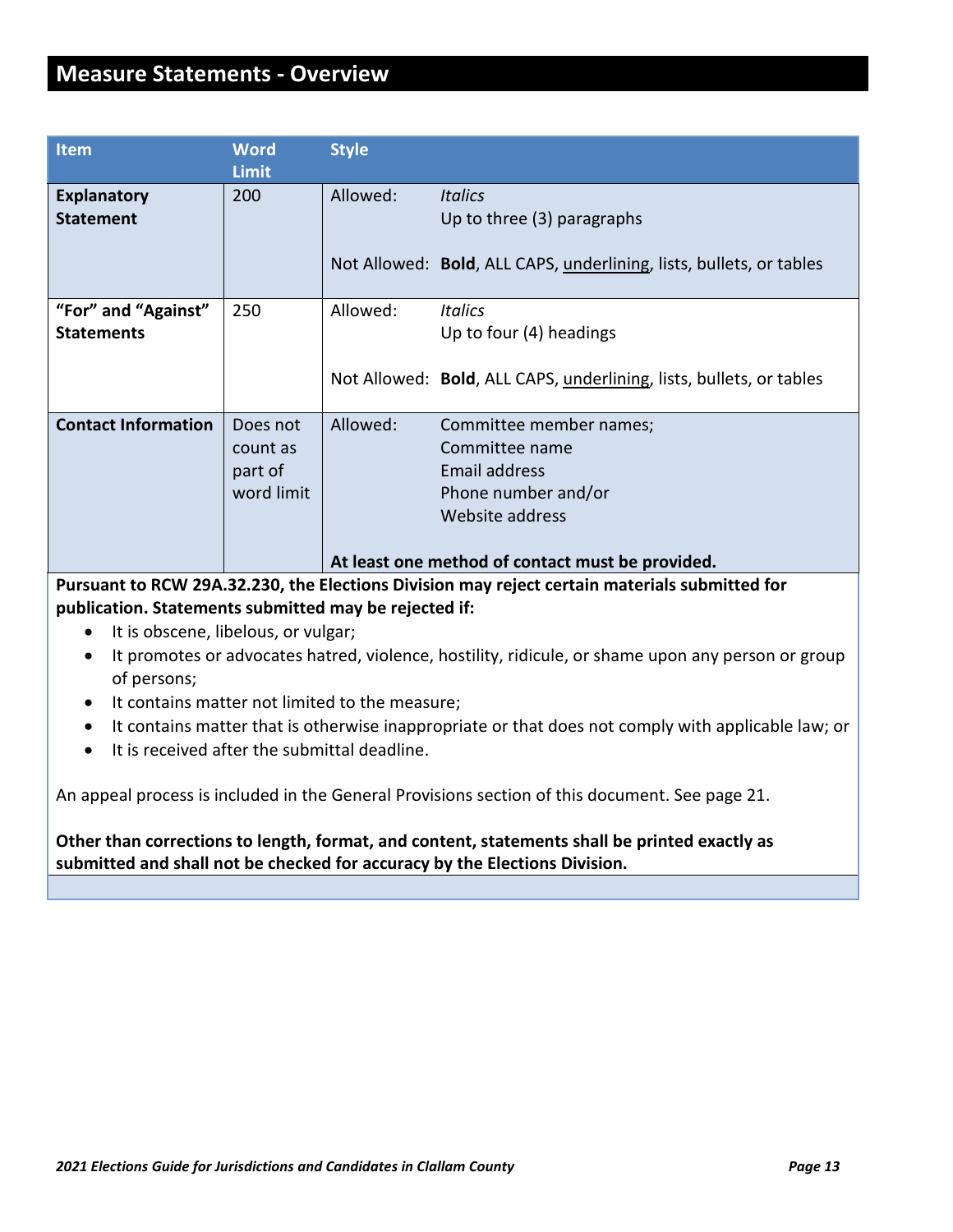# <span id="page-13-0"></span>**Submittal Deadlines**

| <b>Election Date</b>                                                                                                                                                     | <b>February 9, 2021</b> | April 27, 2021    | August 3, 2021 | <b>November 2, 2021</b> |
|--------------------------------------------------------------------------------------------------------------------------------------------------------------------------|-------------------------|-------------------|----------------|-------------------------|
| <b>Jurisdiction's Responsibility and Deadlines</b>                                                                                                                       |                         |                   |                |                         |
| <b>Resolution</b><br>1.<br>2. Resolution Cover<br><b>Sheet</b><br>3.<br>Explanatory<br><b>Statement</b><br>4. For and Against<br><b>Committee</b><br>Appointment<br>Form | Dec. 11, 2020           | February 26, 2021 | May 14, 2021   | August 3, 2021          |
| <b>Committee's Responsibility and Deadlines</b>                                                                                                                          |                         |                   |                |                         |
| <b>For and Against</b><br><b>Statements</b>                                                                                                                              | Dec. 18, 2020           | March 5, 2021     | May 21, 2021   | August 10, 2021         |
| <b>Candidate's Responsibility and Deadlines</b>                                                                                                                          |                         |                   |                |                         |
| <b>Statement, Biography</b><br>and Photo                                                                                                                                 |                         |                   | May 28, 2021   | May 28, 2021            |

## **Deadlines are at 4:30 p.m. on each designated day.**

All documents must be emailed by the corresponding deadlines t[o elections@co.clallam.wa.us.](mailto:elections@co.clallam.wa.us)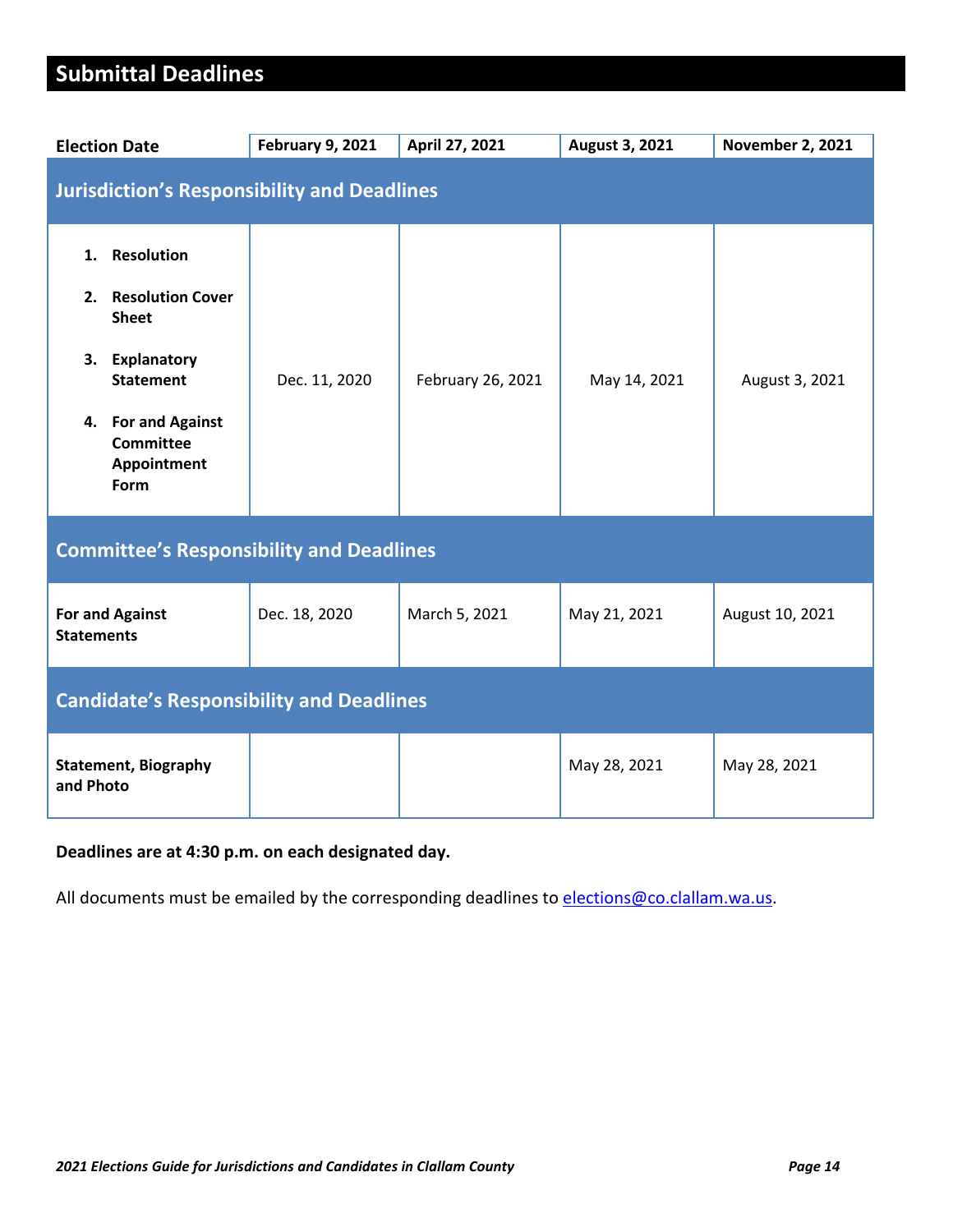# <span id="page-14-0"></span>**Bond and Levy Validation**

**Report of Voters Participating in the General Election** *[WAC 434-262-017](https://app.leg.wa.gov/WAC/default.aspx?cite=434-262-017)*

Following certification of the general election each year, the County Auditor's Elections Division determines the number of voters participating in the General Election for each taxing district in the county and provides this number to each district. Districts may use that number to determine the number of votes required for bond and levy passage in the next year.

The report containing the number of voters participating in the General Election by district will also be published on the Auditor's website[: www.clallam.net/elections.](http://www.clallam.net/elections)

**Requirements for Passage of Levy or Bond** *[WAC 434-262-017](https://app.leg.wa.gov/WAC/default.aspx?cite=434-262-017)*

In compliance with WAC 434-262-017, the County Auditor is not responsible for determining minimum turnout or yes votes required for ballot measures and shall not determine if ballot measures meet requirements for passage.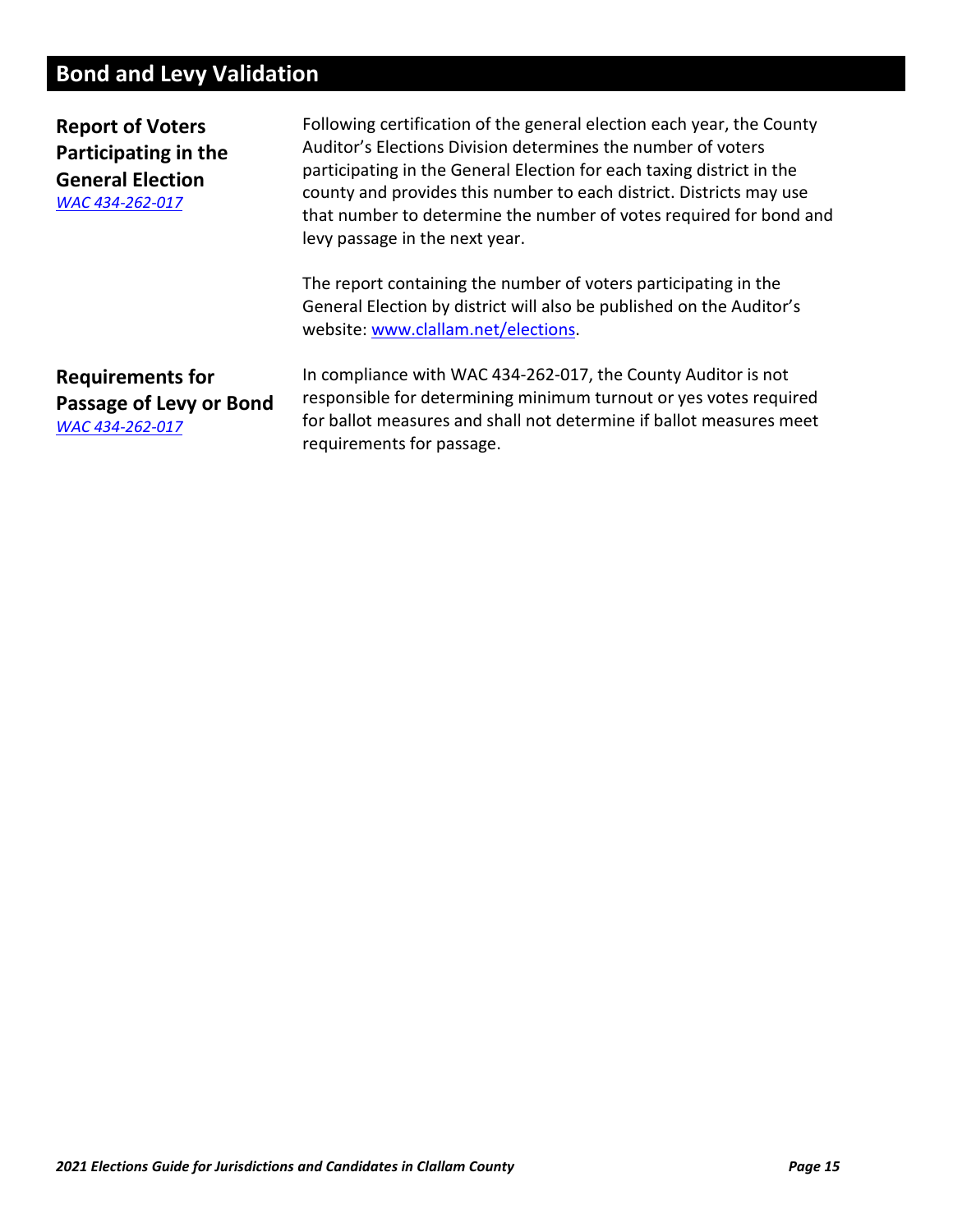# <span id="page-15-0"></span>**Candidate Photo, Biography and Statement**

**Submit Your Local Voters' Pamphlet Information Online** The Local Voters' Pamphlet provides an opportunity for every candidate to publish a candidate statement, biographical information, photo, and contact information.

Candidates may submit their information when they file for office. If they choose to submit their information later, they will receive an email after their filing has been approved with a link to submit their statement and photo.

To meet the deadline, candidates should begin the upload process as early as possible after they file for office. There is no benefit to delaying. Local voters' pamphlet submissions are kept confidential. A candidate's submission will not be released until the deadline for submission of all statements has passed and the submissions have been approved by the Elections Division.

Any candidate who experiences technical problems should call the Elections Division immediately. Technical difficulties will not excuse candidates from failing to meet the deadline.

Candidates may **NOT** submit a new statement for the General Election if they appear in the Primary. The same local voters' pamphlet information submitted will be used for both the Primary and the General Election.

#### **Candidate Photo**

Candidates may submit one self-portrait photo. Photos must be:

- Limited to the head and shoulders of the candidate, no hands
- Digital (JPEG format)
- 300 dpi or greater
- Not smaller than 4x5 inches (1200 x 1500 pixels)
- Less than 1MB in size
- Not more than 5 years old
- Light colored, plain background (preferred)
- Color (preferred) or black and white

Photos may not reveal clothing or insignia suggesting the holding of a public office. Examples of such clothing or insignia include, but are not limited to, judicial robes, law enforcement or military uniforms, official seals or symbols similar thereto other than the flag of the state of Washington, or other similar indicia of public office.

## **Candidate Photo**

*[RCW 29A.32.110](https://app.leg.wa.gov/rcw/default.aspx?cite=29A.32.110) [WAC 434-381-140](https://apps.leg.wa.gov/wac/default.aspx?cite=434-381-140)*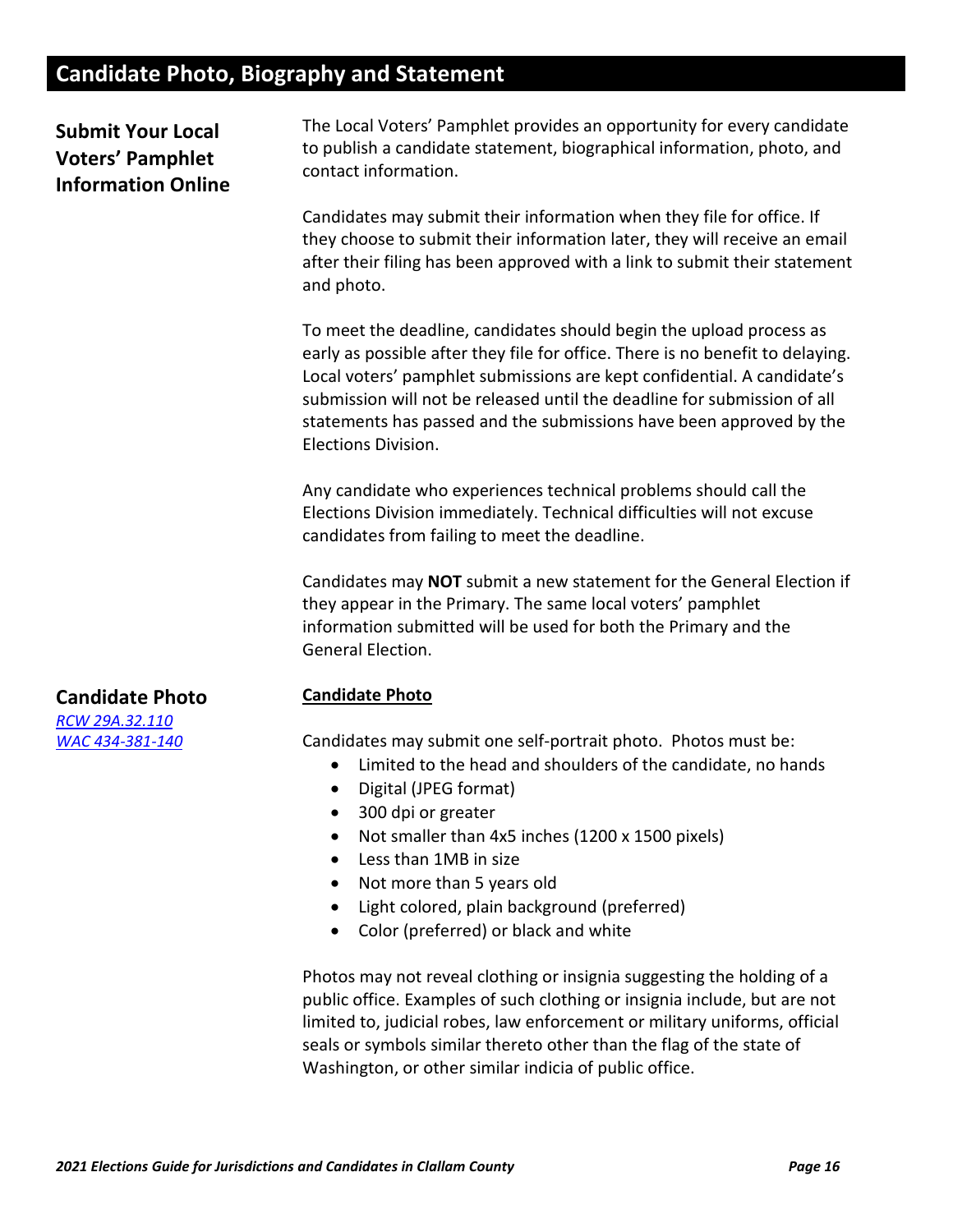The Elections Division will reject photos that do not meet the above guidelines. If a photo is rejected, the Elections Division will contact the candidate electronically, by phone, or in writing. Once contacted, the candidate will have two business days to submit a new image.

If the candidate does not supply a photo, the following image will be used:



# **Candidate Biographical Information and Statement**

## **Biographical Information**

#### *Length*

The biographical information must be **100** words or less, allocated between four section headings.

Each part of a hyphenated or slashed word will be counted as a separate word. (Examples: "Around-the-corner" = 3 words; "and/or" = 2 words)

Biographical information should be organized in accordance with the four subsection headings listed below. Subsection headings are not included in the word count.

- Elected Experience (Judges use Legal/Judicial Experience)
- Other Professional Experience
- Education
- Community Service

When a candidate does not submit information for a subsection heading, "No Information Submitted" will appear in that subsection area.

## **Candidate Statement**

## *Length*

The candidate statement must be **200** words or less, in block paragraph form.

Each part of a hyphenated or slashed word will be counted as a separate word. (Examples: "Around-the-corner" = 3 words; "and/or" = 2 words)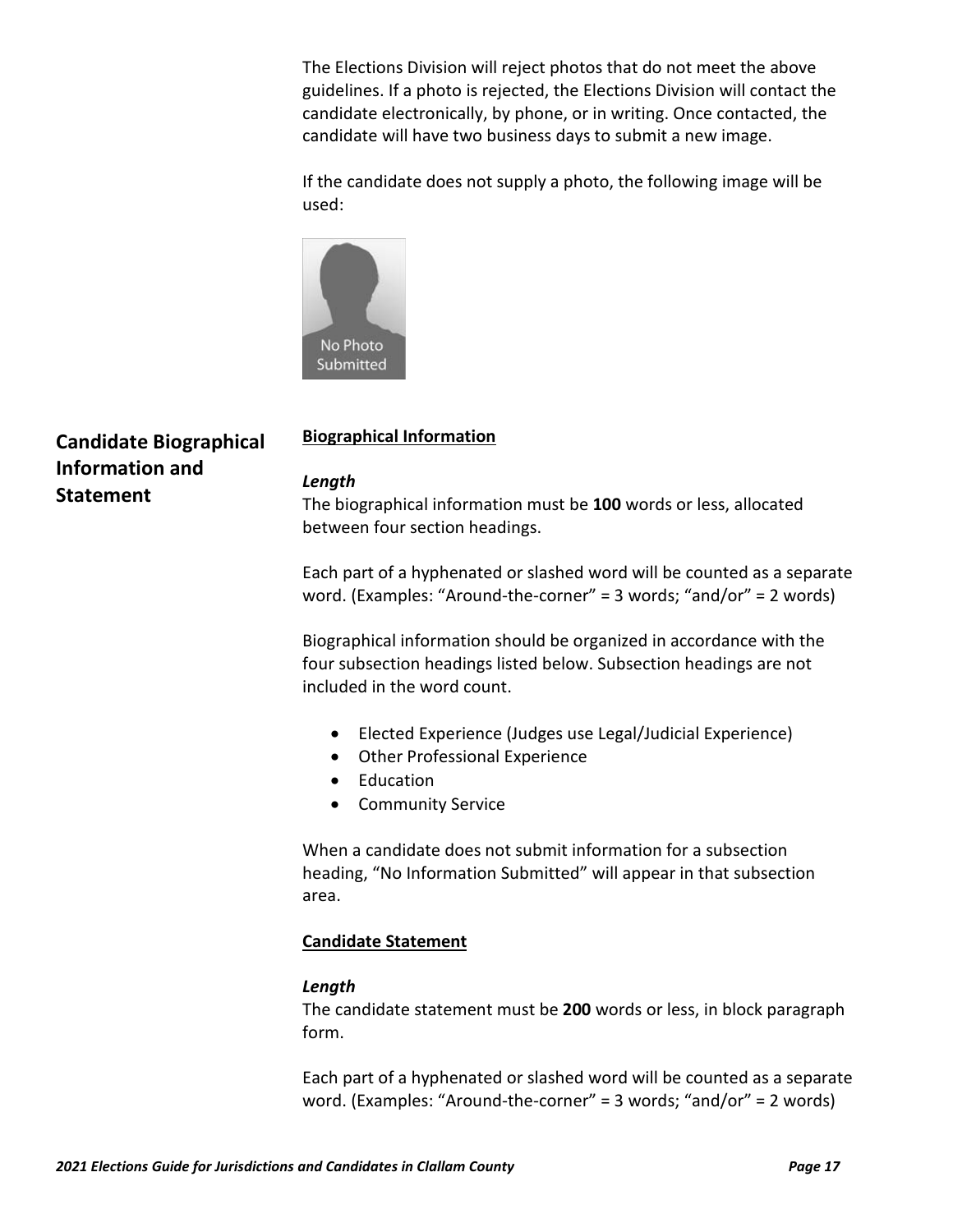|                                                | <b>Shortening Biographical Information and Candidate Statements</b><br>Biographical information and candidate's statements exceeding the<br>word limits will be shortened by the Elections Division without notice<br>and without consulting the candidate. Submissions are shortened by<br>deleting full sentences, starting from the end of the biographical<br>information or candidate statement until the word limit for that section<br>is reached.                                                                                                                                                                                                                                                    |
|------------------------------------------------|--------------------------------------------------------------------------------------------------------------------------------------------------------------------------------------------------------------------------------------------------------------------------------------------------------------------------------------------------------------------------------------------------------------------------------------------------------------------------------------------------------------------------------------------------------------------------------------------------------------------------------------------------------------------------------------------------------------|
|                                                | Stay within the word limit. Candidates are not given an opportunity to<br>correct submissions.                                                                                                                                                                                                                                                                                                                                                                                                                                                                                                                                                                                                               |
|                                                | When a candidate does not submit a statement, "No Information<br>Submitted" will appear in the candidate statement section.                                                                                                                                                                                                                                                                                                                                                                                                                                                                                                                                                                                  |
|                                                | Format - biographical information and candidate statement<br>The candidate statement should use the candidate's name<br>$\bullet$<br>exactly as it will appear on the ballot.<br>Italics may be used to emphasize specific words or sentences.<br>Any other formatting, such as <b>bold</b> , ALL CAPS, or <i>underlining</i> is<br>not allowed and will be changed to appear in italics.<br>The use of lists, bullets, or tables is not allowed. Lists and bullets<br>will be converted to a block paragraph, with a semicolon to<br>separate each item.<br>The Auditor's Office reserves the right to eliminate excessive<br>paragraph returns if the statement does not fit within the space<br>provided. |
| <b>Candidate Contact</b><br><b>Information</b> | The candidate's campaign email address, phone number, and/or<br>campaign website address will be published in the Local Voters'<br>Pamphlet. Contact information does not count towards the word limit<br>of the statement. At least one method of contact must be provided for<br>print in the Local Voters' Pamphlet.                                                                                                                                                                                                                                                                                                                                                                                      |
|                                                |                                                                                                                                                                                                                                                                                                                                                                                                                                                                                                                                                                                                                                                                                                              |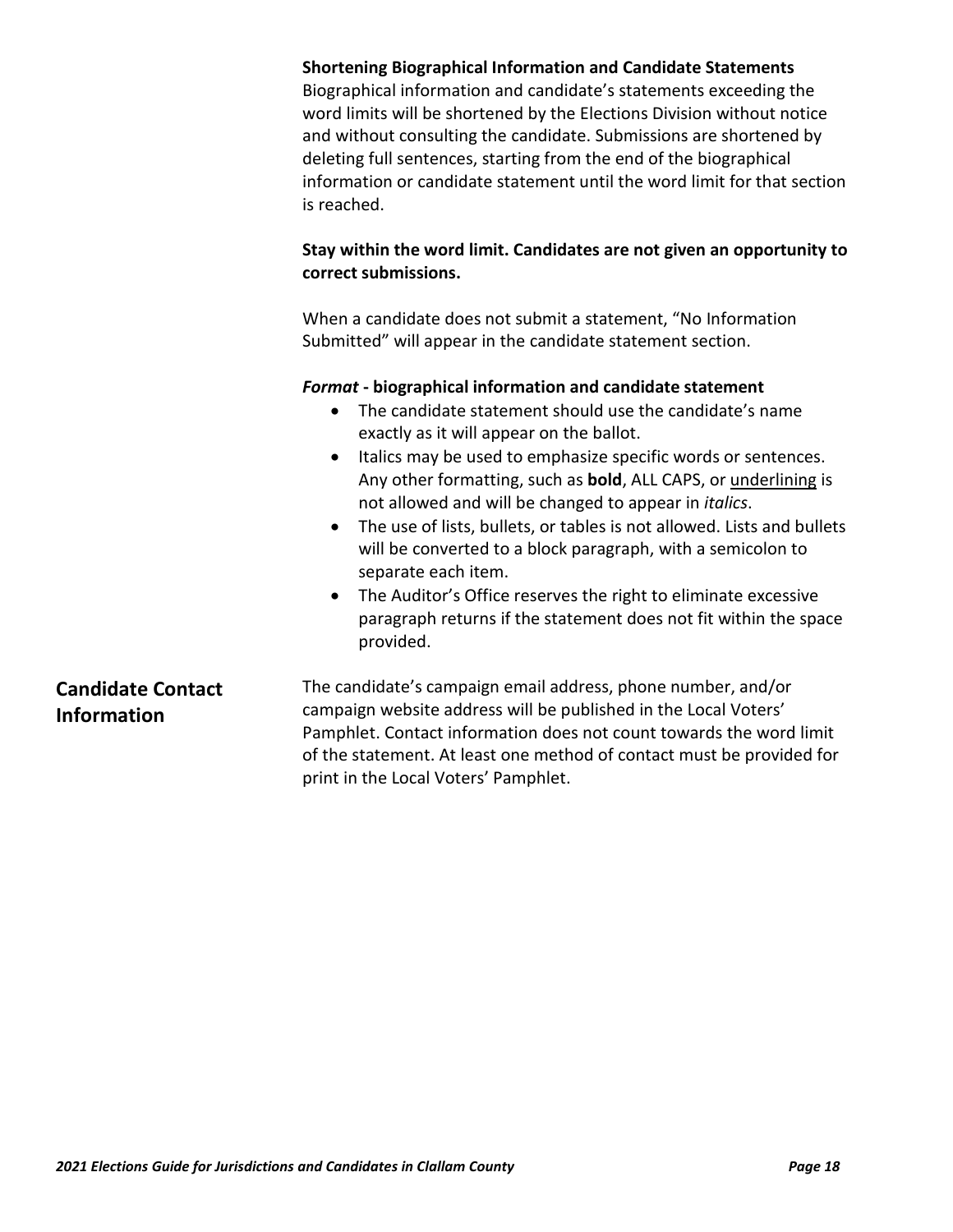# <span id="page-18-0"></span>**Candidate Statements - Overview**

| Item                       | <b>Word</b>  | <b>Style</b> |                                                                      |
|----------------------------|--------------|--------------|----------------------------------------------------------------------|
|                            | <b>Limit</b> |              |                                                                      |
| <b>Photo</b>               |              | Allowed:     | Head and shoulders only, no hands                                    |
|                            |              |              | Digital (JPEG format)                                                |
|                            |              |              | 300 dpi or greater                                                   |
|                            |              |              | Not smaller than 4x5 inches (1200 x 1500 pixels)                     |
|                            |              |              | Less than 1MB in size                                                |
|                            |              |              | Not more than 5 years old                                            |
|                            |              |              | Light colored, plain background                                      |
|                            |              |              | Color (preferred) or black and white                                 |
|                            |              |              | Not Allowed: Clothing or insignia suggesting the holding of a public |
|                            |              |              | office. Examples include judicial robes, law                         |
|                            |              |              | enforcement or military uniforms, or similar official                |
|                            |              |              | seals or symbols                                                     |
| <b>Biographical</b>        | 100          | Allowed:     | <b>Italics</b>                                                       |
| <b>Information</b>         |              |              |                                                                      |
|                            |              |              | Not Allowed: Bold, ALL CAPS, underlining, lists, bullets, or tables  |
| <b>Statement</b>           | 200          | Allowed:     | <b>Italics</b>                                                       |
|                            |              |              | Not Allowed: Bold, ALL CAPS, underlining, lists, bullets, or tables  |
| <b>Contact Information</b> | Does not     | Allowed:     | Campaign email address                                               |
|                            | count as     |              | Campaign phone number and/or                                         |
|                            | part of      |              | Campaign website address                                             |
|                            | word limit   |              |                                                                      |
|                            |              |              | Not Allowed: Titles (Dr., President, PhD., etc.)                     |
|                            |              |              |                                                                      |
|                            |              |              | At least one method of contact must be provided.                     |

**Pursuant to RCW 29A.32.230, the Elections Division may reject certain materials submitted for publication. Statements submitted may be rejected if:**

- It is obscene, libelous, or vulgar;
- It promotes or advocates hatred, violence, hostility, ridicule, or shame upon any person or group of persons;
- It contains matter not limited to the candidate himself or herself or to the political office;
- It contains matter that is otherwise not germane to the candidate's qualifications nor to the office that is the subject of election;
- It contains matter that is otherwise inappropriate or that does not comply with applicable law;
- Photo does not meet statutory or administrative criteria; or
- It is received after the submittal deadline.

An appeal process is included in the General Provisions section of this document. See page 21.

**Other than corrections to length, format, and content, statements shall be printed exactly as submitted and shall not be checked for accuracy by the Elections Division.**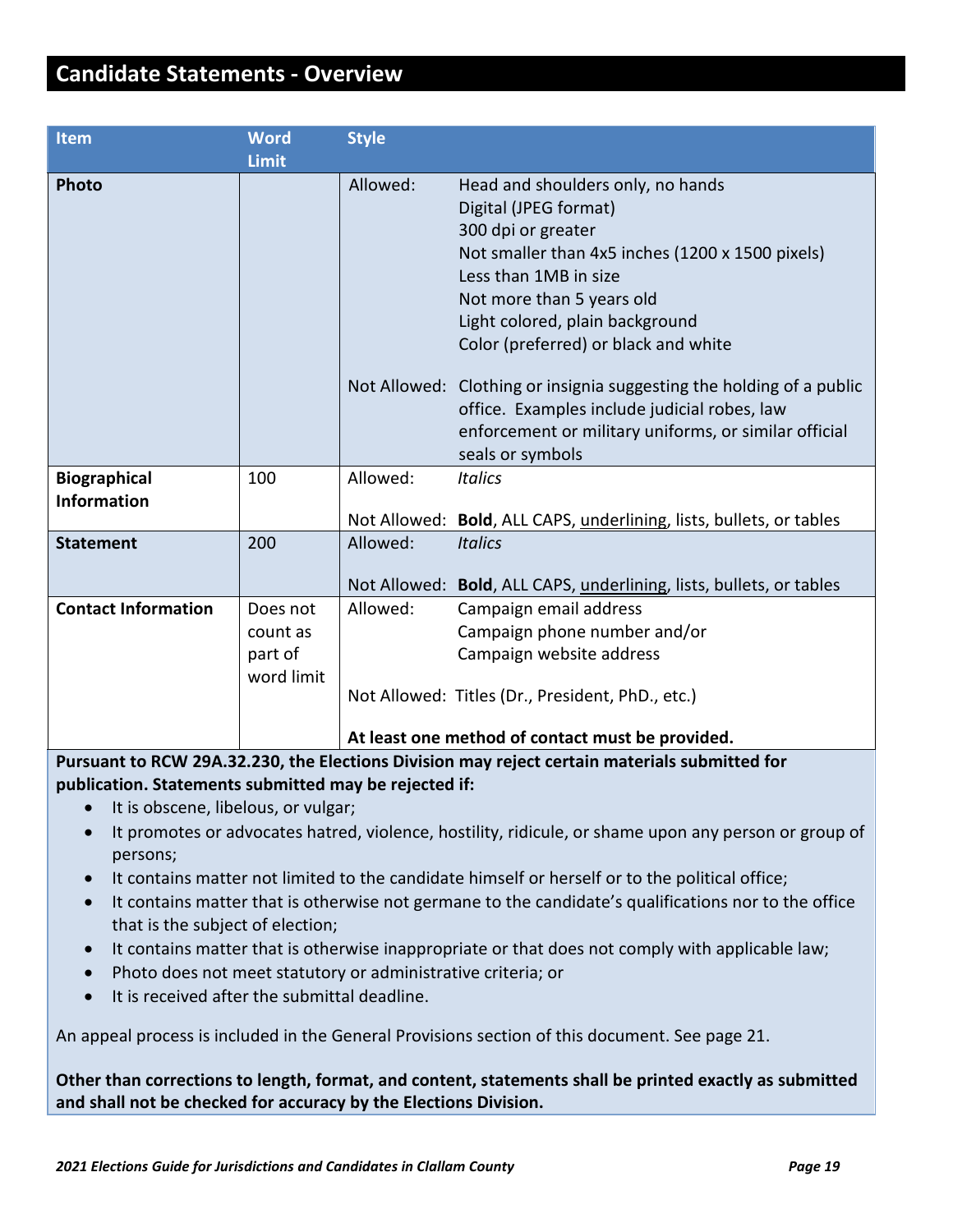# <span id="page-19-0"></span>**General Provisions Applicable to All Statements**

| <b>General Provisions</b><br><b>For All Submissions</b>            | The contents of the candidate statement, biographical information,<br>photo, explanatory statements, "For" or "Against" statements, and<br>contact information are the sole responsibility of the authors and do<br>not represent the position of the Auditor's Office or Clallam County<br>regarding the candidate and/or measure or of any material contained<br>therein; nor are the Auditor's Office or Clallam County responsible for<br>the validity or accuracy of statements. |
|--------------------------------------------------------------------|---------------------------------------------------------------------------------------------------------------------------------------------------------------------------------------------------------------------------------------------------------------------------------------------------------------------------------------------------------------------------------------------------------------------------------------------------------------------------------------|
|                                                                    | Statements should be edited and prepared as carefully as one would<br>edit and prepare a resume. Spelling, grammar, and punctuation errors<br>will not be corrected. Statement content will be printed exactly as<br>received, as long as it complies with format specifications and content<br>rules.                                                                                                                                                                                |
|                                                                    | Each part of a hyphenated or slashed word will be counted as a<br>separate word. (Examples: "Around-the-corner" = 3 words; "and/or" =<br>2 words)                                                                                                                                                                                                                                                                                                                                     |
|                                                                    | Be sure the campaign contact email, phone number, and website<br>address, to be included in the pamphlet are accurate and functional<br>when submitted.                                                                                                                                                                                                                                                                                                                               |
|                                                                    | Once statements and photos have been submitted by email and a<br>confirmation reply has been sent by the Elections Division, statements<br>are considered final and may not be amended.                                                                                                                                                                                                                                                                                               |
|                                                                    | If a submission is not received by the deadline, the text "No<br>Information Submitted" or "No Photo Submitted" will appear in the<br>applicable sections. No exceptions are allowed.                                                                                                                                                                                                                                                                                                 |
| <b>Public Inspection of</b><br><b>Statements</b><br>RCW 29A.32.100 | Statements submitted for publication in the Local Voters' Pamphlet<br>are not available for public inspection or copying until all statements<br>pertaining to the specified ballot measure or office have been received<br>or the deadline for submission of statements has passed. Requests for<br>public inspection of statements shall be made in the same manner as<br>requests for public records.                                                                              |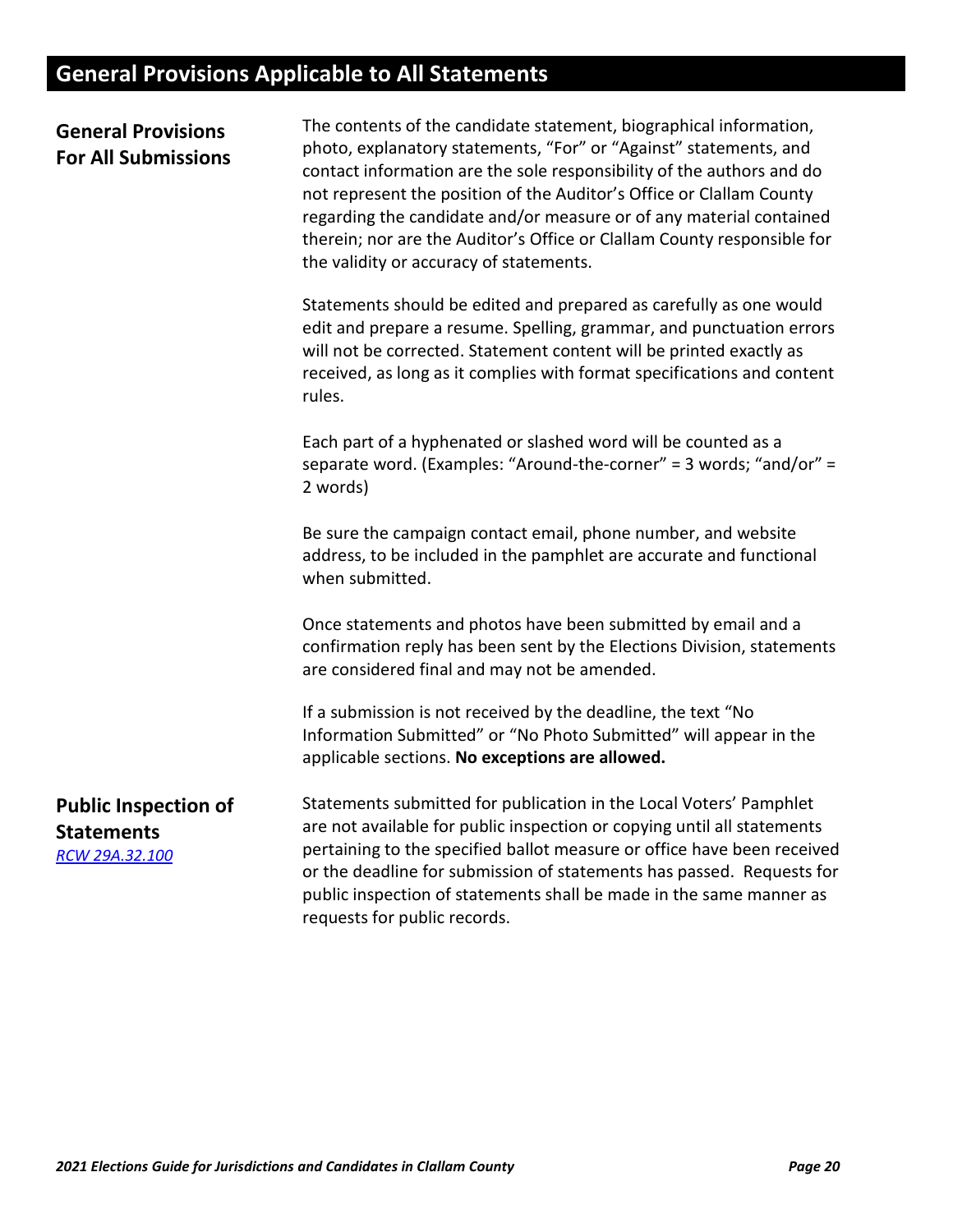## **Rejection and Appeal Process** *[RCW 29A.32.230](https://app.leg.wa.gov/rcw/default.aspx?cite=29A.32.230)*

## **Rejection**

Pursuant to RCW 29A.32.230, the Elections Division may reject certain materials submitted for publication in the Local Voters' Pamphlet. These materials include, without limitation, candidate statements, biographical information, photo, explanatory statements, "For" or "Against" statements, and contact information.

If the candidate statement, biographical information, photo, explanatory statement, "For" or "Against" statement, and/or contact information is rejected by the Elections Division, a written notice of rejection shall be sent to the proponent by email not more than five business days after the deadline for the Local Voters' Pamphlet submittal and shall set forth specific grounds for rejection.

## **Appeal**

The proponent of a candidate statement, biographical information, photo, explanatory statement, "For" or "Against" statement, and/or contact information, may appeal the Elections Division decision to reject. A written notice of appeal shall be submitted to the County Auditor by email not more than two business days after the notice of rejection was sent and shall set forth the specific grounds for appeal.

The County Auditor shall issue a written decision granting or denying the appeal by email not more than five business days after the appeal was submitted. The decision of the County Auditor to grant or deny an appeal shall be final.

If material is rejected, the Local Voters' Pamphlet will be printed with the rejected material omitted and the appropriate space left blank.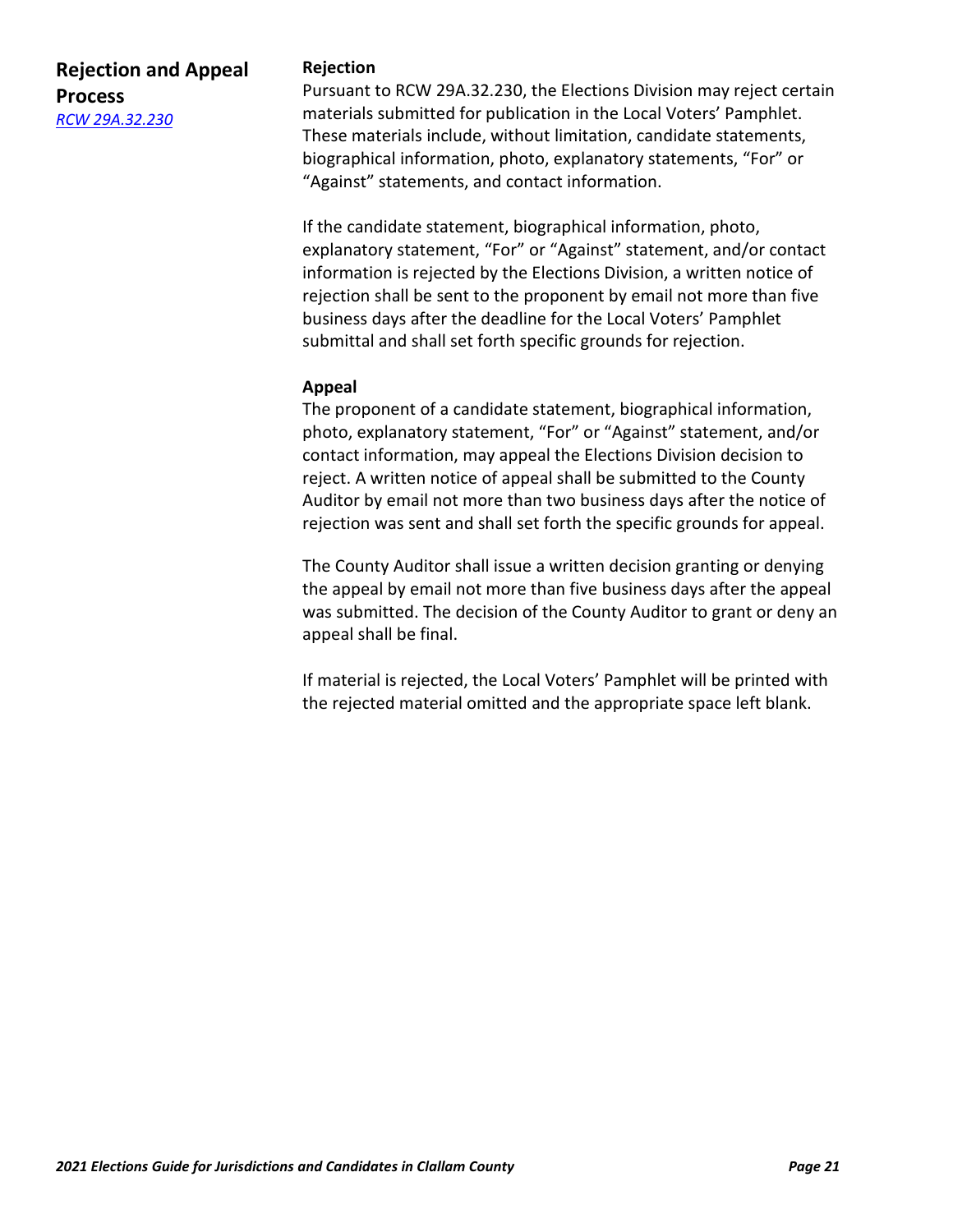# <span id="page-21-0"></span>**Purchasing Election Data**

## **Clallam County Voter and Election Data**

Voter information is available in the form of excel, csv, or tab delimited text files.

Several different types of lists and reports can be requested:

- Active Voter List no history
- Active Voter List with history
- Walking List
- Matchback Data

The Active Voter Lists contain basic voter registration information such as residential and mailing addresses. The Active Voter List with history includes the last election in which the voter voted. An Active Voter List with history for a specific election may also be requested.

The Walking List is a report primarily used by candidates and/or campaigns to "walk the district".

The Matchback Data is a list of voters who have already returned their ballot for the election. This data is available beginning fifteen (15) days prior to the election through certification day.

When requesting voter and election data, the requestor should indicate whether data is needed for voters in the entire County or only within certain precincts or districts.

State law does not allow phone numbers or email addresses to be made public.

#### **How to request voter and election data**

The Voter and Election Data Request Form can be emailed to [elections@co.clallam.wa.us.](mailto:elections@co.clallam.wa.us) This form is available on the Auditor's website: [www.clallam.net/elections](http://www.clallam.net/elections) under the "Request Voter & Election Data" link.

Data sent to you electronically via email is provided at no charge. Fees are charged for data that is provided in print format; see the request form for the latest fee schedule.

If you have questions about the form, please contact the Voter Registration Coordinator at (360) 417-2221.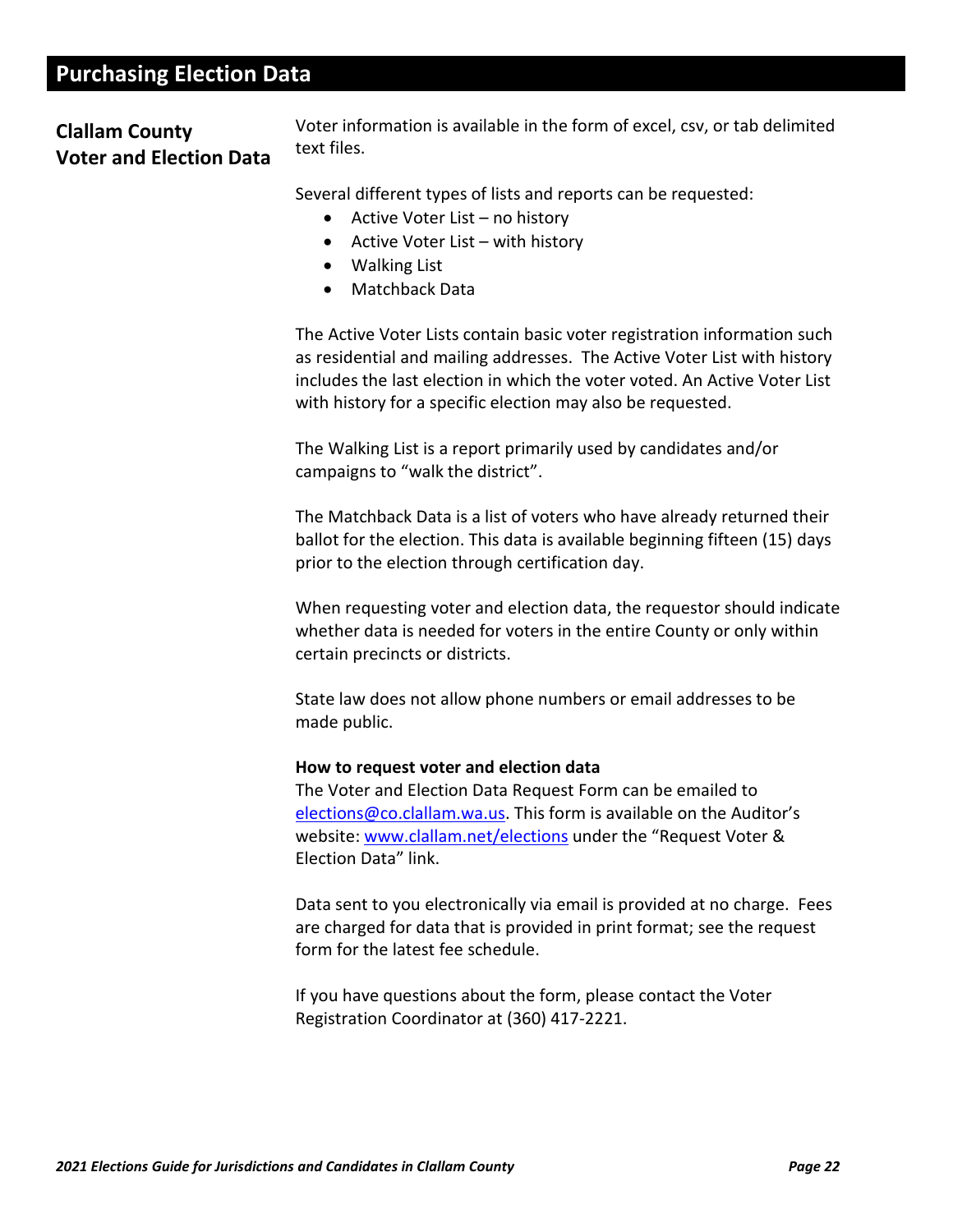# **Restricted Use of Voter Data** *[RCW 29A.08.720](https://apps.leg.wa.gov/Rcw/default.aspx?cite=29A.08.720)*

*[RCW 29A.08.740](https://apps.leg.wa.gov/rcw/default.aspx?cite=29A.08.740)*

State law establishes rules and restrictions on the use of registered voter data. Voter information may not be used for commercial or other non-political purposes.

[RCW 29A.08.740](https://apps.leg.wa.gov/rcw/default.aspx?cite=29A.08.740) states: "Any person who uses registered voter data furnished under RCW 29A.08.720 for the purpose of mailing or delivering any advertisement or offer for any property, establishment, organization, product, or service or for the purpose of mailing or delivering any solicitation for money, services, or anything of value is guilty of a class C felony punishable by imprisonment in a state correctional facility for a period of not more than five years or a fine of not more than ten thousand dollars or both such fine and imprisonment, and is liable to each person provided such advertisement or solicitation, without the person's consent, for the nuisance value of such person having to dispose of it, which value is herein established at five dollars for each item mailed or delivered to the person's residence."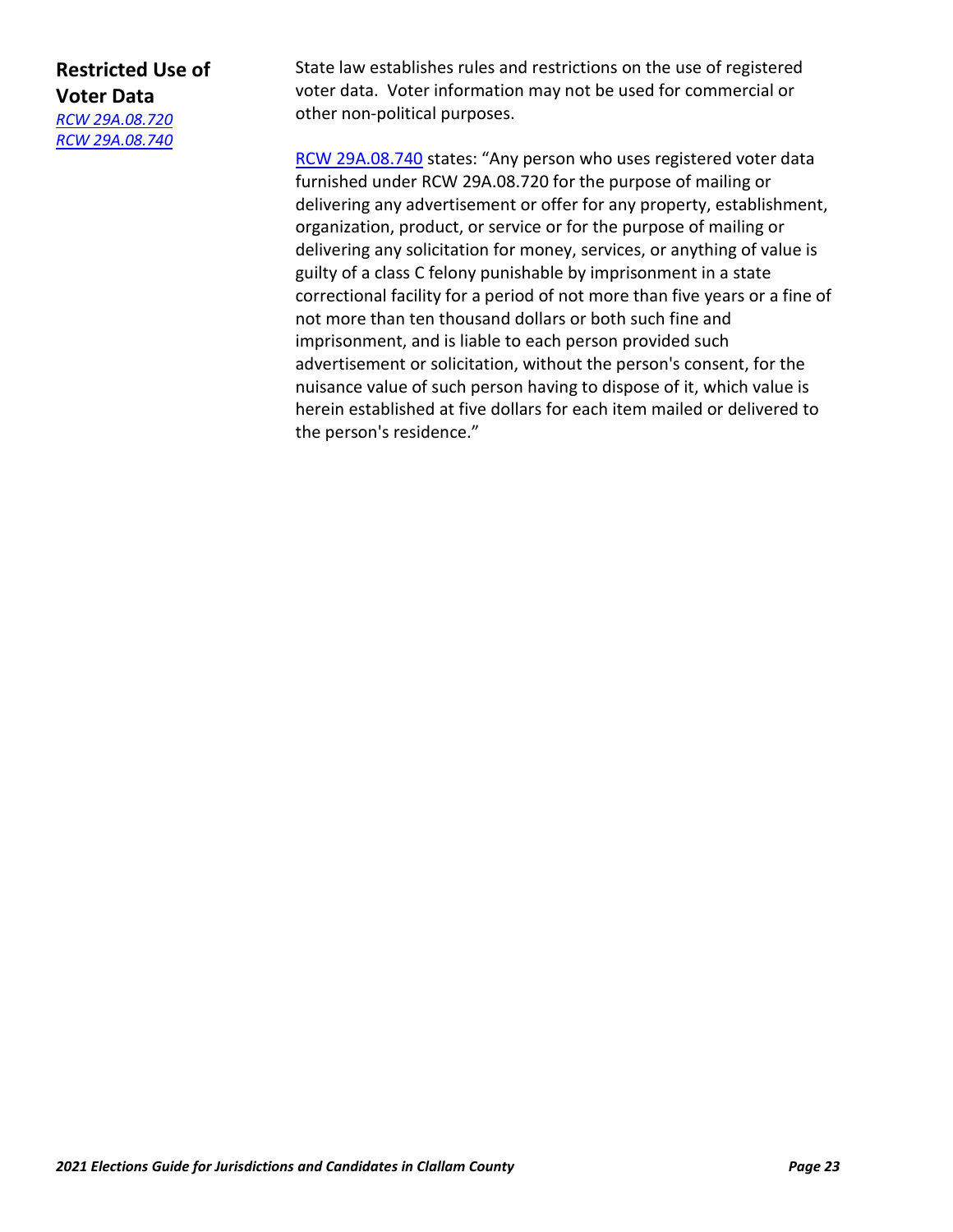# <span id="page-23-0"></span>**Data Request Form Sample**

| <b>Voter and Election Data</b>                                                                                                                                         | <b>Clallam County Elections Division</b><br>223 E 4th St, Suite 1, Port Angeles, WA 98362                                                                                                                                      |
|------------------------------------------------------------------------------------------------------------------------------------------------------------------------|--------------------------------------------------------------------------------------------------------------------------------------------------------------------------------------------------------------------------------|
| <b>Request Form</b>                                                                                                                                                    | Tel: (360) 417-2221 Email: elections@co.clallam.wa.us<br>Fax: (360) 417-2312<br>www.clallam.net/elections                                                                                                                      |
| 1. Print your contact information                                                                                                                                      |                                                                                                                                                                                                                                |
|                                                                                                                                                                        | Name: et al. 2010 and 2010 and 2010 and 2010 and 2010 and 2010 and 2010 and 2010 and 2010 and 2010 and 2010 and 2010 and 2010 and 2010 and 2010 and 2010 and 2010 and 2010 and 2010 and 2010 and 2010 and 2010 and 2010 and 20 |
| Mailing Address: New York 1999                                                                                                                                         |                                                                                                                                                                                                                                |
|                                                                                                                                                                        |                                                                                                                                                                                                                                |
| Elections staff will not disperse political advice or strategy. We will do our best to provide you with any<br>to use the data in the format provided.                 | information we have using the options available below. It is the responsibility of the requester to know how                                                                                                                   |
| 2. What are you interested in obtaining? (See Report Descriptions on page 2 for more information.)                                                                     |                                                                                                                                                                                                                                |
| □ Active voter list / no history By Household: □Yes □No<br>Option 1                                                                                                    | or Specify Precinct(s)<br><b>Jurisdiction</b>                                                                                                                                                                                  |
| $\Box$ Active voter list / with history (not available by household)<br>Option 2<br>$\Box$ History of last five elections<br>$\Box$ List specific elections (up to 5): | <b>Jurisdiction</b><br>or Specify Precinct(s)<br>Ы                                                                                                                                                                             |
| Option 3<br>$\Box$ Walking List                                                                                                                                        | or Specify Precinct(s)<br><b>Jurisdiction</b>                                                                                                                                                                                  |
| Option 4<br>Matchback Data (Daily Ballot Returns) (Email Only)                                                                                                         | Jurisdiction                                                                                                                                                                                                                   |
| 3. What format would you like your data in, if applicable?<br>m Excel<br>$\Box$ Tab delimited text file                                                                |                                                                                                                                                                                                                                |
| 4. How do you want your data delivered? (See page 3 for full information on prices.)<br>□ Email (no charge) □ CD (\$25.00)                                             | $\Box$ Paper list (\$0.15 per page)<br>□ Labels (\$0.15 per page) (see payment options)                                                                                                                                        |
| 5. Acknowledge and finalize your request                                                                                                                               |                                                                                                                                                                                                                                |
|                                                                                                                                                                        | Electronic orders are not processed until payment is received. Electronic orders not paid for within 5 days will be canceled.                                                                                                  |

The Auditor shall furnish copies of voter data as allowed in RCW 29A.08.720. Such data shall be used for political purposes only. See RCW29A.08.740 (page 2) for violations of use.

#### **TERMS OF USE**

By signing below, I acknowledge and agree to the following terms:

- . I certify that voter registration data or any alterations thereof will not be used for any commercial or non-political purpose.
- . I shall exercise due care in the responsibility of securing this data and shall take precautions to prevent its misuse.
- . I am jointly and severally liable for damages incurred from any misuse of this data in my possession or from my distribution.
- . I have read and understand RCW sections 29A.08.720 and 29A.08.740 (see page 2).

| Signature:             |                      | Date:            |                 |
|------------------------|----------------------|------------------|-----------------|
|                        |                      |                  |                 |
| <b>OFFICE USE ONLY</b> | <b>Date Received</b> | <b>Base Cost</b> | <b>Initials</b> |